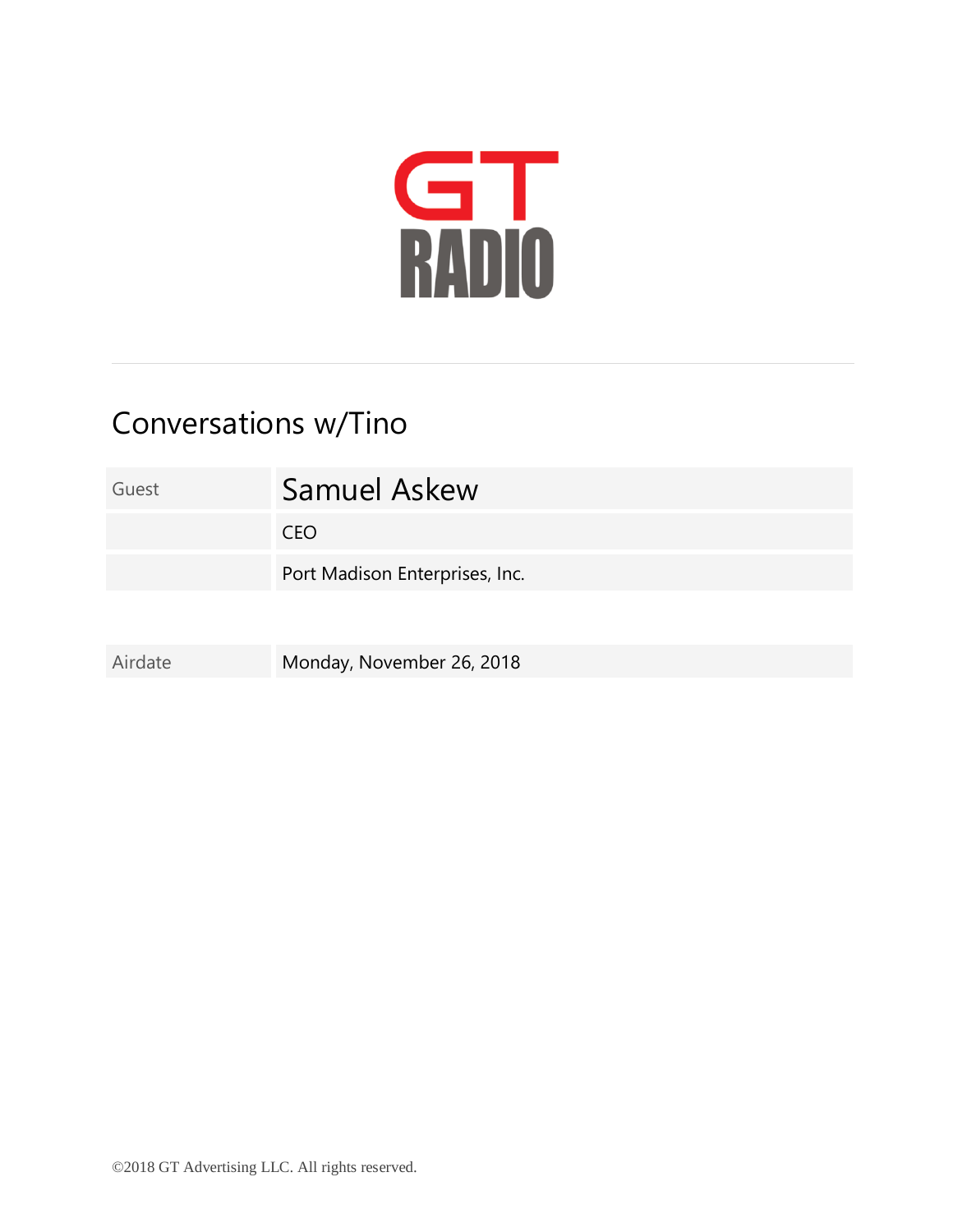Tino Magnatta: Hello and welcome. And I hope you all had a great Thanksgiving week. And boy, was there enough food or what? That's always the case in Thanksgiving. But anyways, today I have a great friend and amazing CEO. Please welcome Sam Askew. Sam, how are you, buddy? Samuel Askew: Doing well. How are you this evening? Tino Magnatta: Good, good, good. So you grew up all over. Your dad was an Army officer, right? Samuel Askew: Yes I did. Born in Germany, moved from Germany to Georgia, from Georgia to Arizona, from Arizona to Hawaii, and from Hawaii to Europe and all over. So I consider myself an Army brat in the oldest sense of the word. And I really enjoyed ... At first I didn't, when I was younger I didn't know about it. But, you know, now looking back on it, those were great times for me. Formidable years. Tino Magnatta: What ... You know, those years that you spend doing all that, what do you think developed in your character? What do you think you got from all that traveling and all those experiences? Samuel Askew: The cultures. Being able to understand varied cultures and meeting new people and making new friends and the value of letter writing. Back in the day when long distance calls cost \$5 a minute, you had to learn how to write a letter and communicate to people. And all those relationships that you build, those cultures that you get to visit, those are things that a lot of people don't get to experience. And I love that. And I think it's helpful for me now because I'm able to understand different viewpoints and perspectives that some people might not normally be able to if they didn't get that exposure. Tino Magnatta: You also said to me once that you learned how to make friends really quickly. And that's something that's instrumental in the work that you do, right? Samuel Askew: Absolutely. And you gotta be able to talk to people at their level, no matter how they are and what positions that they're in. You know, you treat people as people. So I did learn to make friends pretty quickly. You know, You and I hit it off immediately. And I'm typically the guy at the party who walks right up and just introduces himself. Tino Magnatta: Yeah, it is the hospitality business, right? So-Samuel Askew: Exactly, yeah. Tino Magnatta: I did a lot of that traveling ... Yeah, it's hard to do that. Now, you also had a certain standard that you had to meet because in effect your entire family was representing your country, right? I mean, talk a little bit about that. Samuel Askew: Yeah, absolutely. I mean, so my father was an officer. He spent 24 years in the service and I was taught at a very young age that you had to be better and do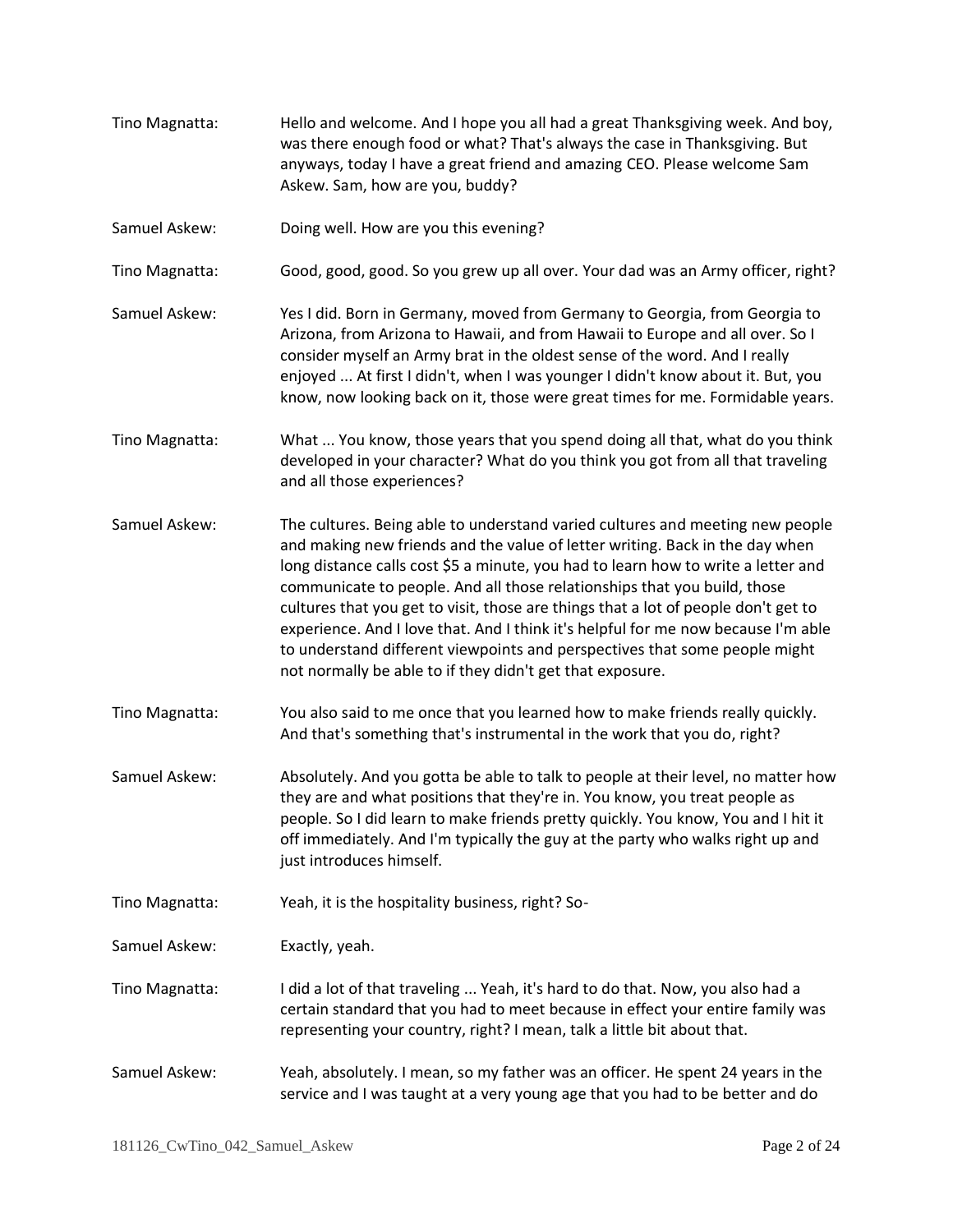better because you're a representation of your father. So I remember getting up at 4, 4:30 in the morning, five o'clock. Making my bed, listening to the PT drill across the base. And basically having my homework inspected and stuff at the end of the day. Then when we moved overseas, that expectation grew because there were very few Americans in the area that we lived in in England and it was always this, "You're an American. You're a representation of your country." And so there was always something to be better.

Now, at the time, I hated it. Now when I look back on it, I learned a lot from it because it's one of those things in my position now, or even my previous positions, I understand that I'm a representation of the company and the tribe and the culture and the people that I work with and for, and who work with me at the ambassador level. So it's that kind of ... You know, you represent who ... It's kind of the walking the walk and talking the talk. But you're the face and figure of a lot of things.

- Tino Magnatta: You had to also walk through different strata of society. So you would be dealing with the Army and then you would be dealing with the kids at school. But then you would be dealing with ... There's a lot of different cultures. So you were getting used to dealing with all sorts of different people. Probably more than most kids, right?
- Samuel Askew: Yeah, absolutely. I mean, when I was younger and living in England, we'd get on the train and go down to London by ourselves at the age 13. But ... And that was certainly a cultural melting pot of diversity and there regardless of who you were, it was just a cultural mix. I will tell you that probably the biggest shift for me was moving from Hawaii, which is really kind of a Pacific Asian culture to the middle of what is traditionally European-style system. It was great culture shock. You know, they talked differently and their figures of speech were different.

And I remember when I lived there before my parents' divorce talking to my grandparents on the phone. And my grandfather was always keen to find out what I had learned today or who I had talked to. And even in the years subsequent, he was always anxious to find out about what I was learning and from who.

- Tino Magnatta: Now, talk a little bit ... You mentioned your grandfather briefly, but let's talk a little bit about him because I know that he had a lot of influence in your life. Tell us a little bit what kind of influence he had on you, and also kind of perseverance.
- Samuel Askew: He was ... I'm gonna tear up a little bit ... He was a really strong man. He had spent a long time in the Air Force in the service and then after that he was a civil servant for many years. When my parents divorced and we moved back from England, we moved into their home in Tucson. And my grandfather became the one person that I could look to in terms of a male figure, male guidance. And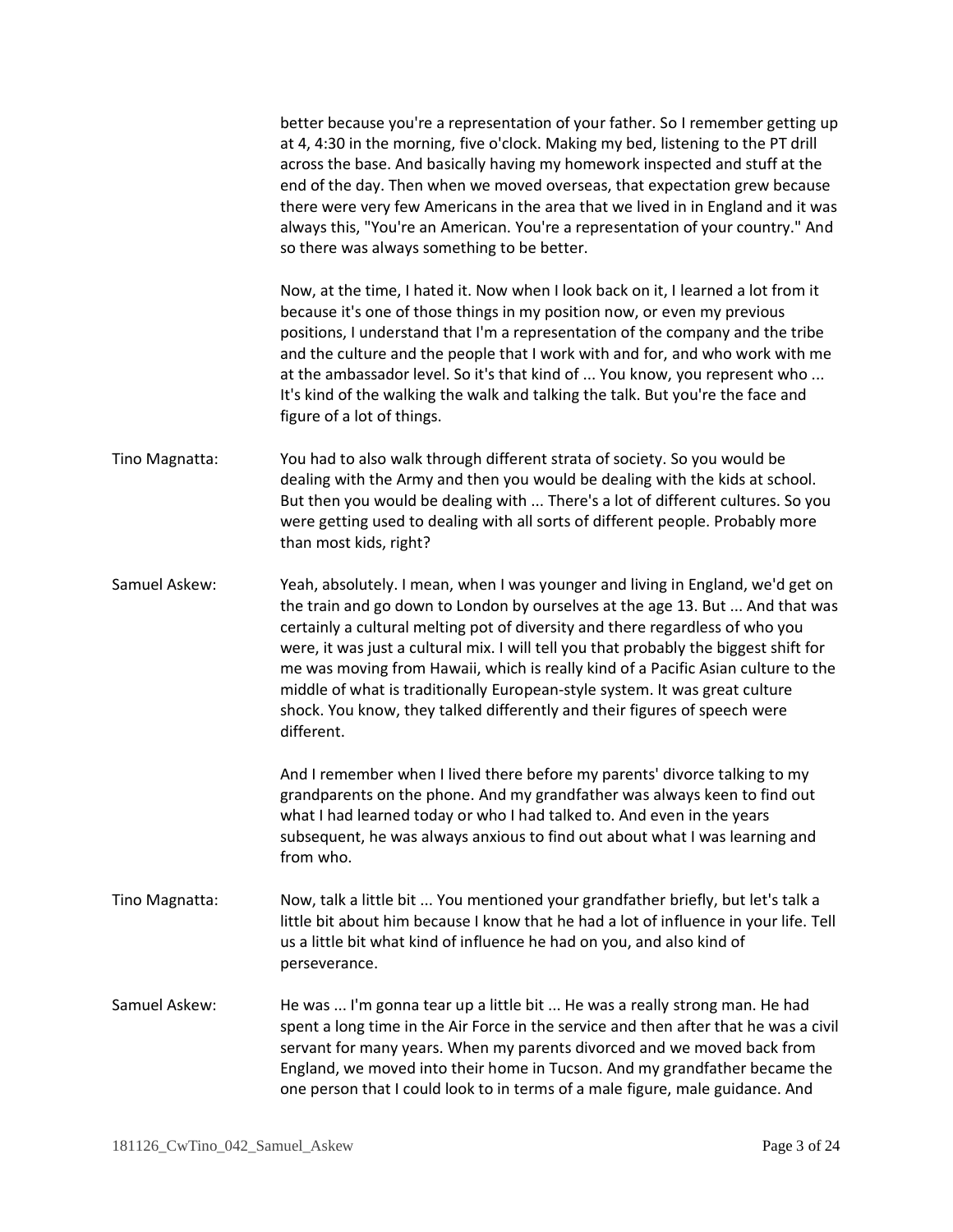not just from the perspective of being a male in society, but the perspective of how to treat others. And then also how to be successful yourself.

You know, I had gone through that period of transition of divorced family the same way most kids do, right? And one of the things that my grandfather instilled in me was a sense of pride in who you are regardless of the circumstance that you come from or what life's handed you. And he always told me walk into the room like you own the place. And at the same time, he also taught me that while you may own the place, you need to be respectful of the people who run the place and who make that success that you have possible. So it's always this balance and this give and take. And we spent Sunday afternoons at my grandparents' house and he would take me up to the nearby high school and we'd shoot games of horse at the basketball court.

And I loved the man dearly. It just ... I can't speak highly enough of him. He taught me all kinds of great things in terms of life and relationships and work ethic and value. And he had two rules in his house in Tucson and one of which was no MTV on his television. He didn't like rock and roll music. And then the other one was keep the water in the pool, because water was expensive. So those were just two of the little things that I remember to this day. And I found myself saying the same things to my kids, too. It's like, "Keep the water in that pool."

- Tino Magnatta: Of course. Great expressions. Great stuff, great stories. Hey, what was your first gig in the gaming business? I know you always worked hotels and restaurants, right? And you did that. But what was the first kind of gaming thing that you did?
- Samuel Askew: So the first true gaming thing that I was involved with was Willow Creek here in Washington almost 16 years ago now. Little Creek was going to be expanding and adding the first phase of a hotel. It was gonna be the third property in the State of Washington, gaming property that was adding rooms. Previous to that, you know, you'd have Skagit and you had Quinault. And so Little Creek's team, they didn't have a hospitality person. And they took a lot of risks in trust of me to come up and to help them learn the ways of quote unquote "hotels and hospitality". And I learned a lot about gaming through that operation.

Mike Peters, that was the Assistant GM at that time at Little Creek ... And when we go to meetings where we both are at and he's hosting or speaking, he'll stand up and take credit for bringing me to Washington. And I take great pride in the fact that he and our friends at Squaxin Island took a chance on bringing a guy from essentially a Marriott and IHG background to gaming in Washington State.

Tino Magnatta: Talk a little bit about that, because you had some pretty extensive background in hotel, right?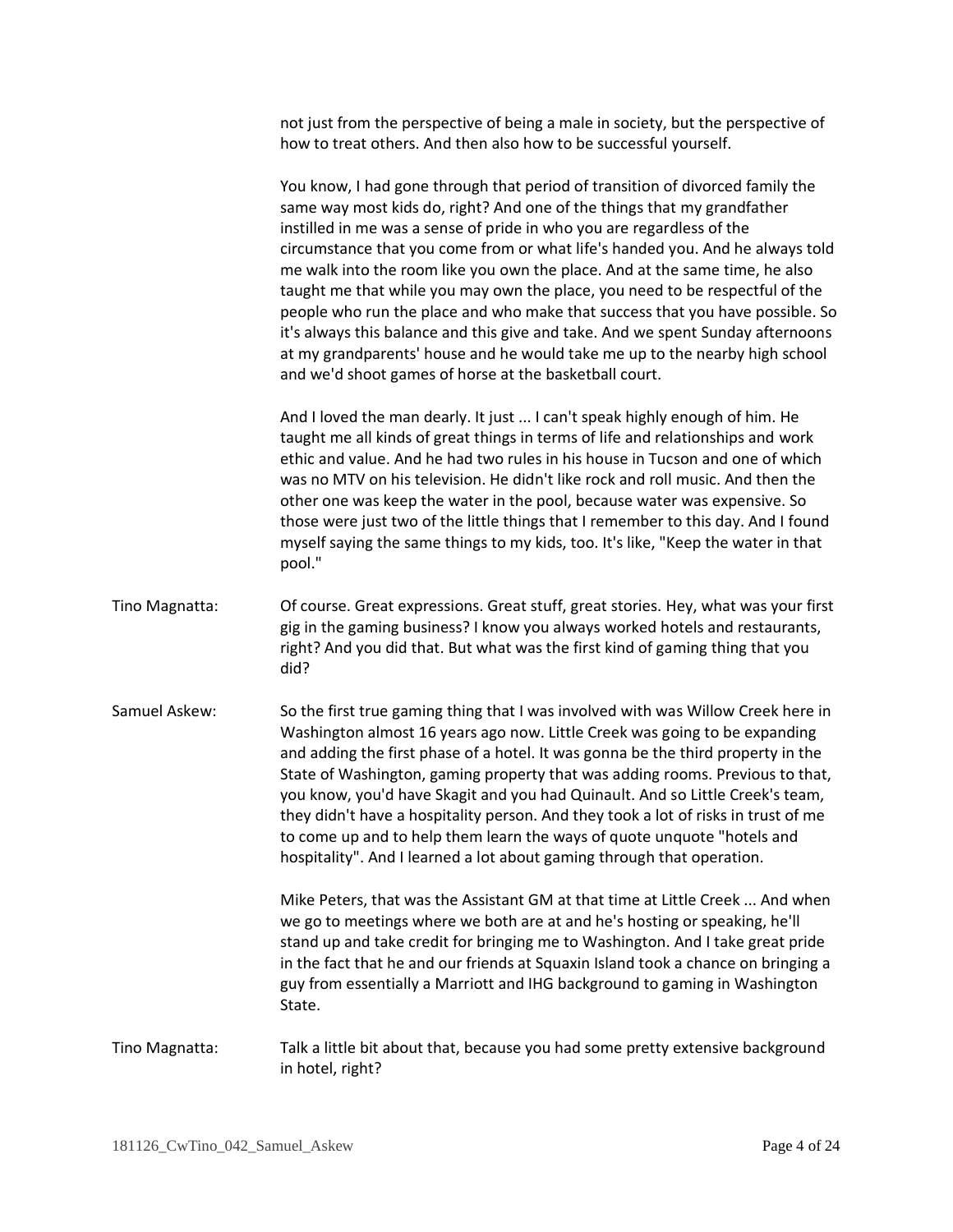- Samuel Askew: Yeah, real extensive background. Everything from select-service properties to luxury properties. Everything from branded to non-branded. I worked for Arete for a while, one company I worked for. I was in three countries and eight states over three years. Same company. They had multiple properties and we moved around. Little Creek was my eighth new opening. So I had a lot of background in opening new hotels. But also a lot of background in renovating hotels. My firstever renovation was for a property that was in receivership in St. Augustine, Florida. And we bought used furniture. And I remember vividly the furniture coming off the back of a U-Haul and we were pressure washing it and drying it with discard towels before we took it up and hung them in the rooms.
- Tino Magnatta: Yeah, I can imagine.

Samuel Askew: So some of those experiences actually have been-

- Tino Magnatta: You've had a lot of experience. Yep.
- Samuel Askew: Yeah. And, you know, the thing is because it's so diverse, when I'm working in a luxury property and someone tells me it costs X number of dollars to do something, I know for a fact that we can do that same type of thing for less money or for a better quality based on those experiences from select-service. So when you look at someone individually and you say, "Hey, they've only got this select-service background, they don't have luxury", you know, that's a value to a luxury brand or vice versa.

Tino Magnatta: Exactly, yeah. And you'd have to have experienced it to understand that. So let's talk a little bit about ... You had all this background in hotels. Now, what did you learn about how a hotel relates to gambling? How did that formulate?

- Samuel Askew: So-
- Tino Magnatta: What was the journey about that?

Samuel Askew: Well, so at the time, Little Creek was working with Raving, with Dennis and Steve and Toby, that core group back in the day. And I remember vividly. They called me into the GM's office and they were gonna kind of teach me casino 101. I think they were really nervous about the concept of a hotel guy not understanding casino or the number piece, right? So they had this wiper board in here and they asked me how much money we could make if it was a standalone hotel. And I did the math for 'em. I said, "Hey, optimally we're gonna be able to make this, X dollars." And they said, "Okay, what if I told you we want to give away every room for free, but the people who are gonna stay in those rooms were worth Y dollars on the casino floor?" And, you know, mathematically it was a no-brainer.

> So for me, that transition of going from the hotel standalone thinking or mentality of it's ADR and occupancy to ... You know, the casino model of it's ...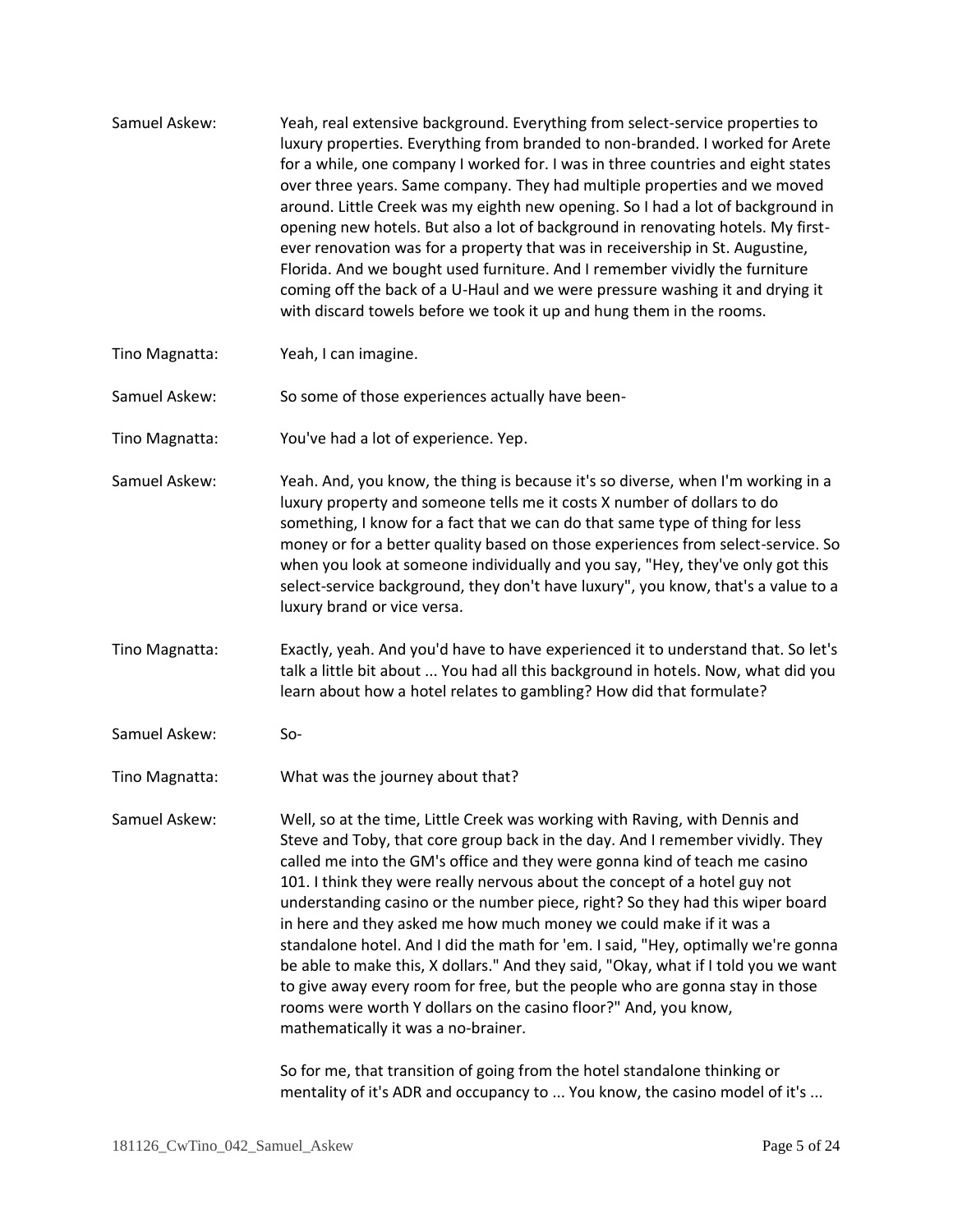|                | It's occupancy by the right guest for the right value  Was a pretty easy<br>transition. I was also exposed to Jim Snead for the first time while working with<br>Raving. So once I understood what they wanted was basically  They want the<br>hotel to support the gaming activity of the enterprise, that was easy to do. You<br>know, margins on the gaming floor obviously are a lot better than they are in<br>terms of a hotel, and as long as you know the purpose in life for that particular<br>property, you're good to go.                                                                                                                            |
|----------------|------------------------------------------------------------------------------------------------------------------------------------------------------------------------------------------------------------------------------------------------------------------------------------------------------------------------------------------------------------------------------------------------------------------------------------------------------------------------------------------------------------------------------------------------------------------------------------------------------------------------------------------------------------------|
| Tino Magnatta: | We're having a little bit of static on the phone. Let's see if it gets a little better.<br>Hang on one sec.                                                                                                                                                                                                                                                                                                                                                                                                                                                                                                                                                      |
| Samuel Askew:  | Sure.                                                                                                                                                                                                                                                                                                                                                                                                                                                                                                                                                                                                                                                            |
| Tino Magnatta: | Okay. So you understood that concept and you just ran with it and embraced it.<br>Did you learn something after about how to actually accomplish that? What was<br>it that you learned?                                                                                                                                                                                                                                                                                                                                                                                                                                                                          |
| Samuel Askew:  | So in terms of accomplishing that, I started to learn the concepts of like ADT and<br>gaming value. And today, sharing the knowledge of non-gaming spend value for<br>guests as well so that you can incorporate the whole spend, right? But Jim<br>Snead was pretty instrumental in sitting down with me, like I said, along with<br>our friends from Raving to get me to understand what ADT was and those<br>concepts behind it. So while I was building the hotel and operating the facility, I<br>came to understand that I wasn't in the hotel business, I was in the<br>entertainment business. And that gaming was a component of that<br>entertainment. |
| Tino Magnatta: | Exactly, yeah. That's a completely different spin on the hospitality business that<br>you were doing at your hotel.                                                                                                                                                                                                                                                                                                                                                                                                                                                                                                                                              |
| Samuel Askew:  | Exactly.                                                                                                                                                                                                                                                                                                                                                                                                                                                                                                                                                                                                                                                         |
| Tino Magnatta: | What did you learn from Jim? What were some of the key things that you<br>learned from Jim?                                                                                                                                                                                                                                                                                                                                                                                                                                                                                                                                                                      |
| Samuel Askew:  | I really honed my P&L skills. Started to understand when you work in specifically<br>the hotel business, in a lot of instances the only time you care about<br>percentages is when it relates to occupancy percentages. When you start<br>looking at P&L statements, again, you're either up or you're down. The things I<br>learned from Jim was to operate a little bit within those gray areas and to<br>understand that, yeah, you can be over budget in marketing, however, that<br>overage equated to a much larger revenue for the gaming departments or for<br>other locations.                                                                          |
|                | And if you were down in revenues or occupancies you start looking at the<br>expenses. And if those expense differentials start to correlate, then  You've<br>got  It's one of those things  Jim used to say, "We've got miles to go before                                                                                                                                                                                                                                                                                                                                                                                                                       |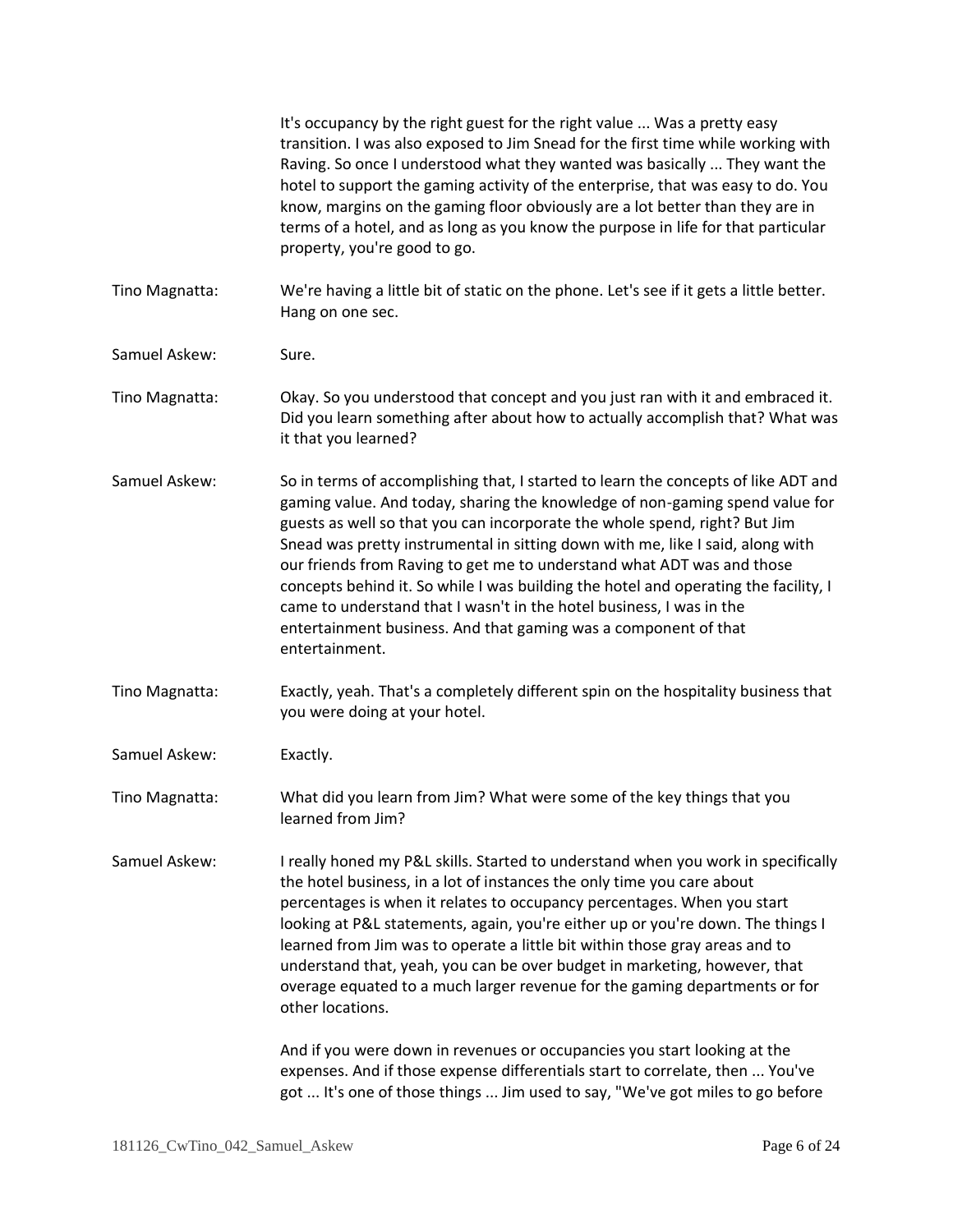we sleep." And I've never seen Jim get anxious about anything in my entire life. So that was another he taught me was the sense of calm that I might not normally have had in the past.

Tino Magnatta: Yeah. Jim is like that. I know him, he's a great guy. And you always see him like even keel. And that's a really good quality to have in our business, isn't it?

Samuel Askew: It is, absolutely. And again, I think that's one of the things that helped me years ago was to start getting that even keep. Because the hotel business in general, you know, you react. And the gaming business, you predict and plan.

- Tino Magnatta: Right. It's a little different.
- Samuel Askew: Yeah, absolutely. Yeah.

Tino Magnatta: What was the ... Where did you end up after that [crosstalk 00:16:20]-

Samuel Askew: So after Little Creek [crosstalk 00:16:20] I was at Alderbrook for a while. I was repositioning of a property. Believe it or not, you know, as well-known as Alderbrook is now for being a luxury property here in the Pacific Northwest, at one point it was a Crista Ministries hotel. And the property was sold to some very wealthy and famous owners. And I helped to reposition that property. After a change that took place at Little Creek, I ended up at Alderbrook. And Jim Snead hadn't been working specifically for Raving. He was consulting for both them and for Little Creek. And Jim ended up here at Clearwater as the CFO.

> And I received a phone call out of the blue one day and Jim said, "Hey, I'm over here now as the CFO. We're getting ready to build a hotel. Is that something you'd be interested in helping us with?" And I said, "Well, I gotta call you right back. I've got some fairly famous people sitting in front of me and I can't talk right now, but I'll give you a call back."

Tino Magnatta: That's hilarious. I love it.

Samuel Askew: Well, and I remember that day [crosstalk 00:17:35] specifically because the-

Tino Magnatta: You do? Right.

Samuel Askew: Board of Directors for ... Yeah, oh, I do. The Board of Directors for Microsoft were standing in the lobby of the hotel at that time. And I was assisting them when he called. So I was like "Okay, well, how do I say [crosstalk 00:17:51]-

Tino Magnatta: Oh shit.

Samuel Askew: You know, yes to him, I want to talk to you about this, but I gotta go because certain people are standing here in front of me that really wouldn't appreciate this conversation?"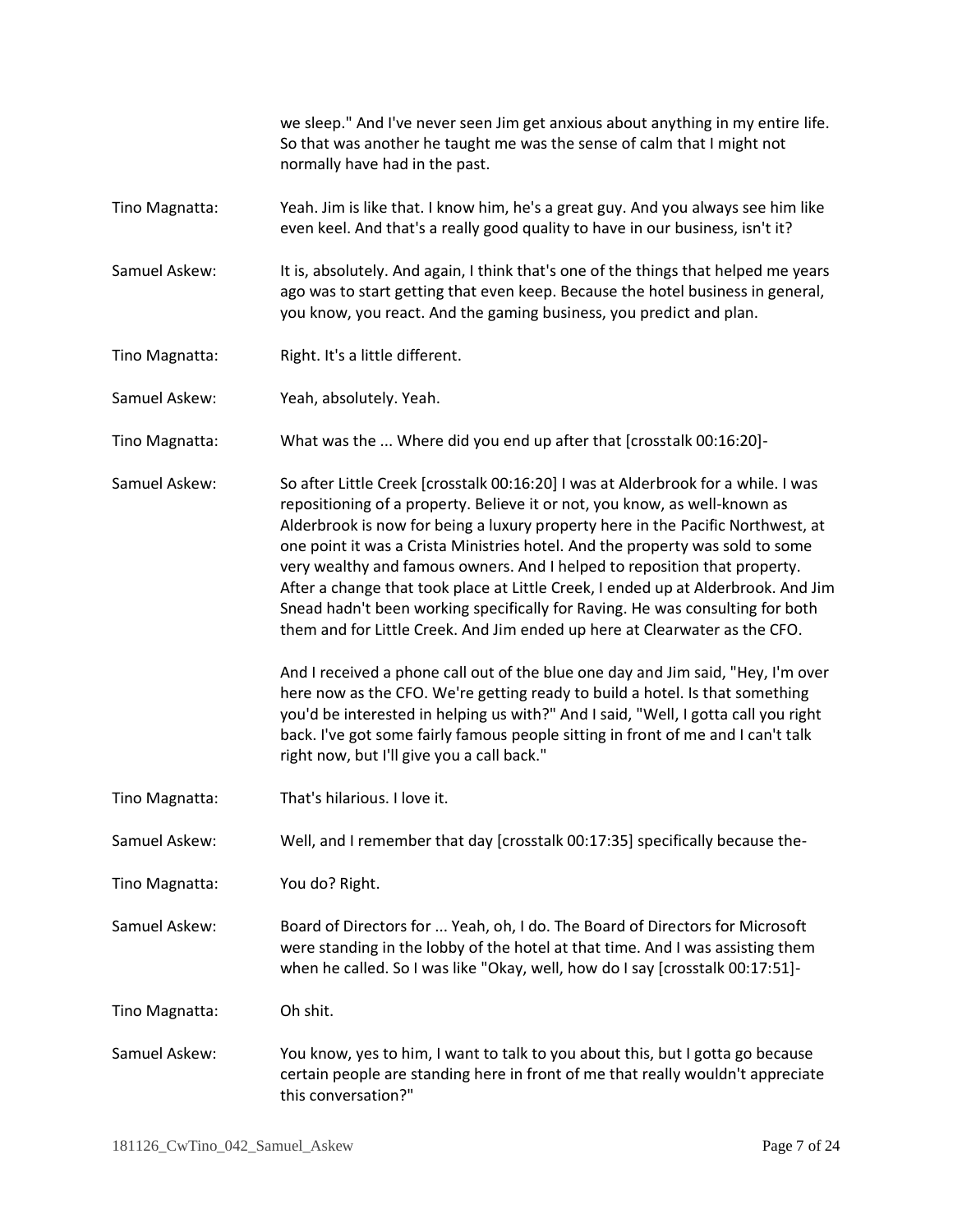| Tino Magnatta: | No, of course not. Not at all. That's funny. And Jim's great. He's great that way.<br>He runs with it.                                                                                                                                                                                                                                                                                                                                                                                                                                                                                                                                                            |
|----------------|-------------------------------------------------------------------------------------------------------------------------------------------------------------------------------------------------------------------------------------------------------------------------------------------------------------------------------------------------------------------------------------------------------------------------------------------------------------------------------------------------------------------------------------------------------------------------------------------------------------------------------------------------------------------|
| Samuel Askew:  | Yeah, he-                                                                                                                                                                                                                                                                                                                                                                                                                                                                                                                                                                                                                                                         |
| Tino Magnatta: | $So-$                                                                                                                                                                                                                                                                                                                                                                                                                                                                                                                                                                                                                                                             |
| Samuel Askew:  | He absolutely does.                                                                                                                                                                                                                                                                                                                                                                                                                                                                                                                                                                                                                                               |
| Tino Magnatta: | So you did that. And how did  What did you learn on that project? 'Cause I<br>know you took the gig and  What did you learn on that project?                                                                                                                                                                                                                                                                                                                                                                                                                                                                                                                      |
| Samuel Askew:  | For Alderbrook? Look, the thing there is about hospitality. It's always about<br>delivering the experience and the next level of service. And I had the great<br>pleasure and honor, like I said, working for some very important people who<br>had I not had that job, I don't know that I would know luxury resort properties<br>as well as I do now. And those were great experiences. And again, it was one of<br>those things of taking the experiences of being even-keeled to that job because<br>you have to in some instances make miracles happen.                                                                                                      |
|                | Now, the other thing, too, I've seen some really amazing stuff in my  In that<br>position. I mean, how many people can say they've seen Bill and Melinda Gates<br>dancing at a concert, you know? That was great stuff. And I'm really proud of<br>those experiences. So                                                                                                                                                                                                                                                                                                                                                                                          |
| Tino Magnatta: | That's amazing. Yeah, that's amazing stuff. Okay, so then you  After that you<br>ended up at Tulalip, right?                                                                                                                                                                                                                                                                                                                                                                                                                                                                                                                                                      |
| Samuel Askew:  | So I ended up here at Clearwater right after Alderbrook as the Hotel Director,<br>originally opening up the resort property here. And I was here [crosstalk<br>00:19:38]-                                                                                                                                                                                                                                                                                                                                                                                                                                                                                         |
| Tino Magnatta: | Oh yeah, you did Clearwater-                                                                                                                                                                                                                                                                                                                                                                                                                                                                                                                                                                                                                                      |
| Samuel Askew:  | For about six years as the Hotel Director. Yeah.                                                                                                                                                                                                                                                                                                                                                                                                                                                                                                                                                                                                                  |
| Tino Magnatta: | How  What did you learn during that stint?                                                                                                                                                                                                                                                                                                                                                                                                                                                                                                                                                                                                                        |
| Samuel Askew:  | So this was my ninth new opening. I got a much better understanding of the<br>Tribal enterprises and Tribal politics. Again, I was very fortunate that coming<br>here I had received a welcome that I wouldn't have received in the corporate<br>world, you know? The hands were raised and hugs abounded. And even when<br>you made mistakes, they kind of rolled with it. I remember the day we cut the<br>ribbon here for the resort originally. I stood out front and I thanked everyone<br>for coming and I thank Squaxin Island Tribe for building the resort. And Leonard<br>Forsman, the Chairman of the Tribe steps up, puts his hand on my shoulder and |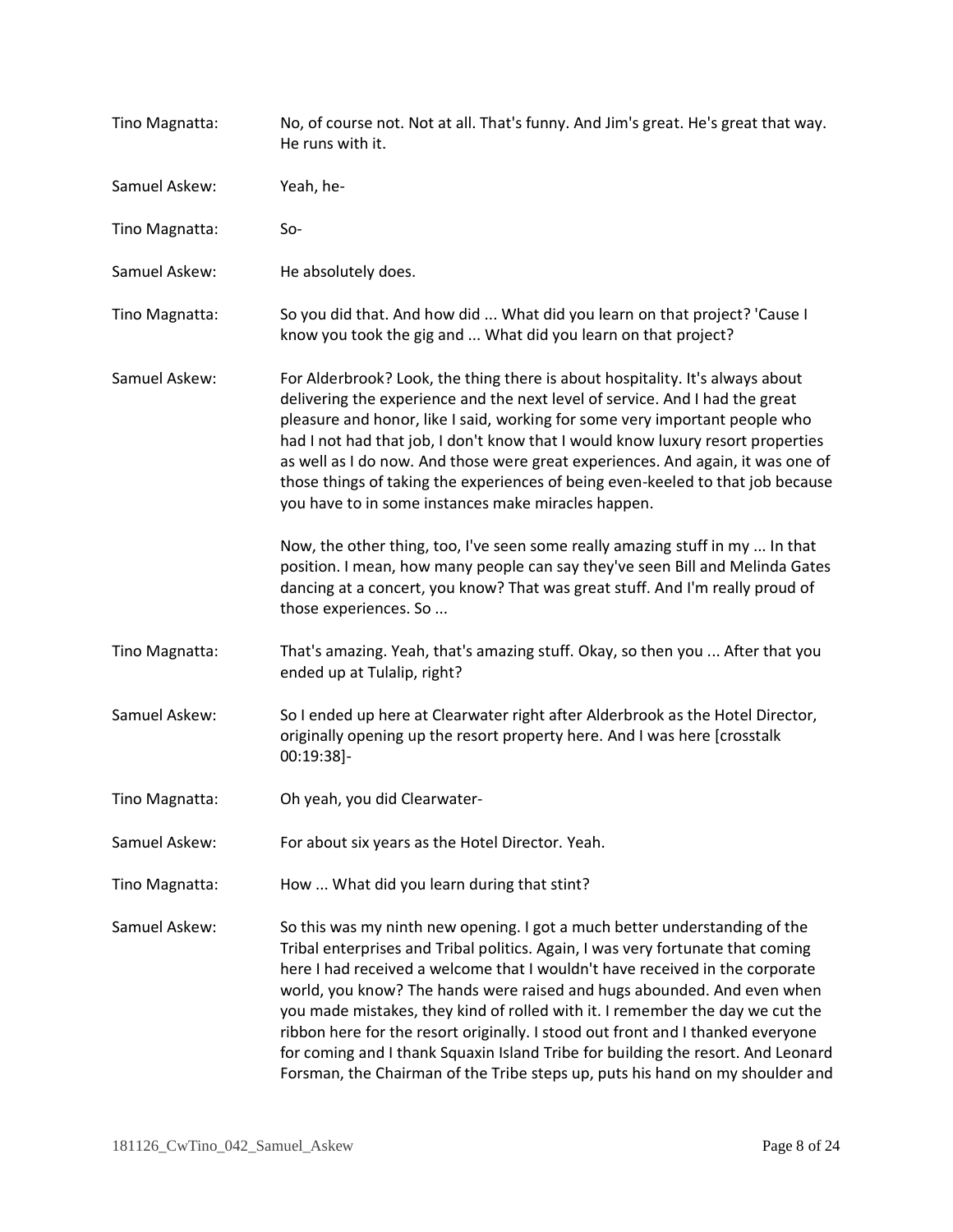he goes, "He means the Suquamish Tribe." And so even a faux pas out of nerves saying the wrong tribe-

- Tino Magnatta: That's [crosstalk 00:20:43]-
- Samuel Askew: Worked out. And so-
- Tino Magnatta: Oh, that's great.

Samuel Askew: The greatest thing that I learned here honestly is that I love working for Tribal entities and I love working for tribes in Indian countries. It's really like just a big family. But you see a much more immediate impact on the lives of the people that you support in the position that you're at. When I worked for Marriott or IHG, I knew I was doing well because I got a year-end bonus or because the stock prices went up a few cents, right? When you are doing well and performing at an optimal level and doing what you're supposed to be doing in jobs when you work for Tribal entities, you know, there's a new police car or they're able to add a policeman to the police force. There's a new playground. There's a new Boys & Girls Club. There's a new museum and cultural center. There's a new youth center. There's a new youth program. All those things ... You just ... There's no supplementing that whatsoever. Unless you've worked in the environment, it's hard to describe the sense of pride and accomplishment that you get from seeing those things ... The people who get to benefit from it. And team members, too, right? Being able-

Tino Magnatta: Yeah, of course.

Samuel Askew: To develop ... I'm extremely proud to say that one of the Board of Directors ... A member of the Board of Directors here for Port Madison Enterprises was formerly a PME team member. And I in my time here previously-

Tino Magnatta: Wow.

Samuel Askew: Got to coach her as a ... Through her IDP. And I remember the day that she told me she wanted to get her degree and I said, "Okay. So how do we go about doing that?" And even when I was gone at another property with another organization, I follow along and had a sense of pride the day that she graduated. And to know now that she's leading me because of the efforts that I made so many years ago, it's astounding. It's great stuff. It humbles you.

Tino Magnatta: Yeah, it's social change.

Samuel Askew: Yeah, absolutely.

Tino Magnatta: You're enacting ... You're stimulating and enacting social change. So that's a big deal. And a lot of people that work in the industry, they say that on our show and it gives them a lot of pride to give back and be able to see that the money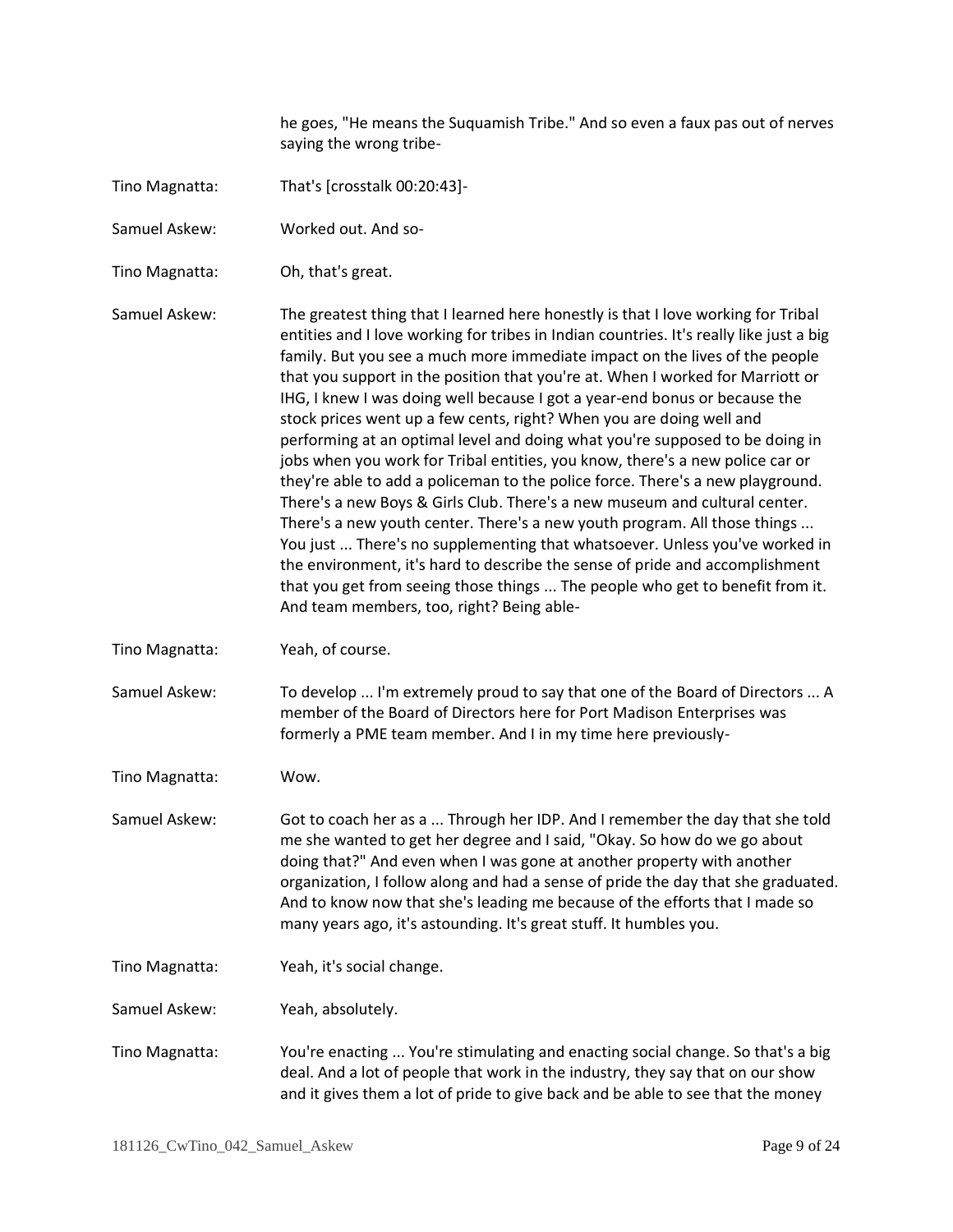that they're making is transforming communities from living with dirt floors, no running water, you know, poverty, to infrastructure and medical services and peace forces. It's an amazing thing to see that evolution, isn't it?

Samuel Askew: Oh, it's tremendous. I mean, even with Tulalip, when I went to work for them ... You know, anybody who goes to work for them understands you're working for generations to come, right? You're providing for generations to come. And when you think that back in the 1980's, the unemployment rate for the Tulalip Reservation was near 75%. And today it's less than 5%. You know, that's come about because of that social change because of that work that we do every day to provide jobs for Tribal members, to provide money for systems for assistance and everything else. Yeah, I don't know that I could go back to work in the corporate world. I really don't because this just means too much for me.

Tino Magnatta: It's a big deal, it's a big deal. Talk a little bit about Tulalip.

Samuel Askew: Sure. So-

Tino Magnatta: You did a lot there.

Samuel Askew: I spent ... I did. I spent about six years here as the Hotel Director and then I was fortunate enough to be hired on as the General Manager at Tulalip originally overseeing specifically hotel operations. And when I got there you could see that there was a shift in thinking in terms of how they wanted to operate the hotel. They wanted to go from what would typically be quote unquote a "standalone model", where the hotels gauge the success based on its own occupancy and whether or not it brings in meetings and conventions specifically for the hotel, et cetera, to one being more of a true casino resort experience. Where resort was an adjective to the word casino.

> And so we kind of started some fundamental shifts and changes in the minds of the team members and the understanding that we're here to support the gaming operation, which is here to support the Tribes themselves. And I think we were pretty successful at it. And so my role grew beyond just the hotel piece to assisting with food and beverage and marketing and ultimately internal projects. So I oversaw the conversion of several F&B venues, the creation of a couple of new F&B venues. And just kind of the all-around go-to ... And I loved it.

Tino Magnatta: Yeah, it's a really great place. And you did a really great job. And it's such a great Tribe. And we worked with them for years, too. What kind of skills does it take to do what you do? And, you know, a lot of people who are listening are gonna know ... And what does it take to develop those skills? How do you go from doing something that's a small thing to running a whole enterprise the way that you have?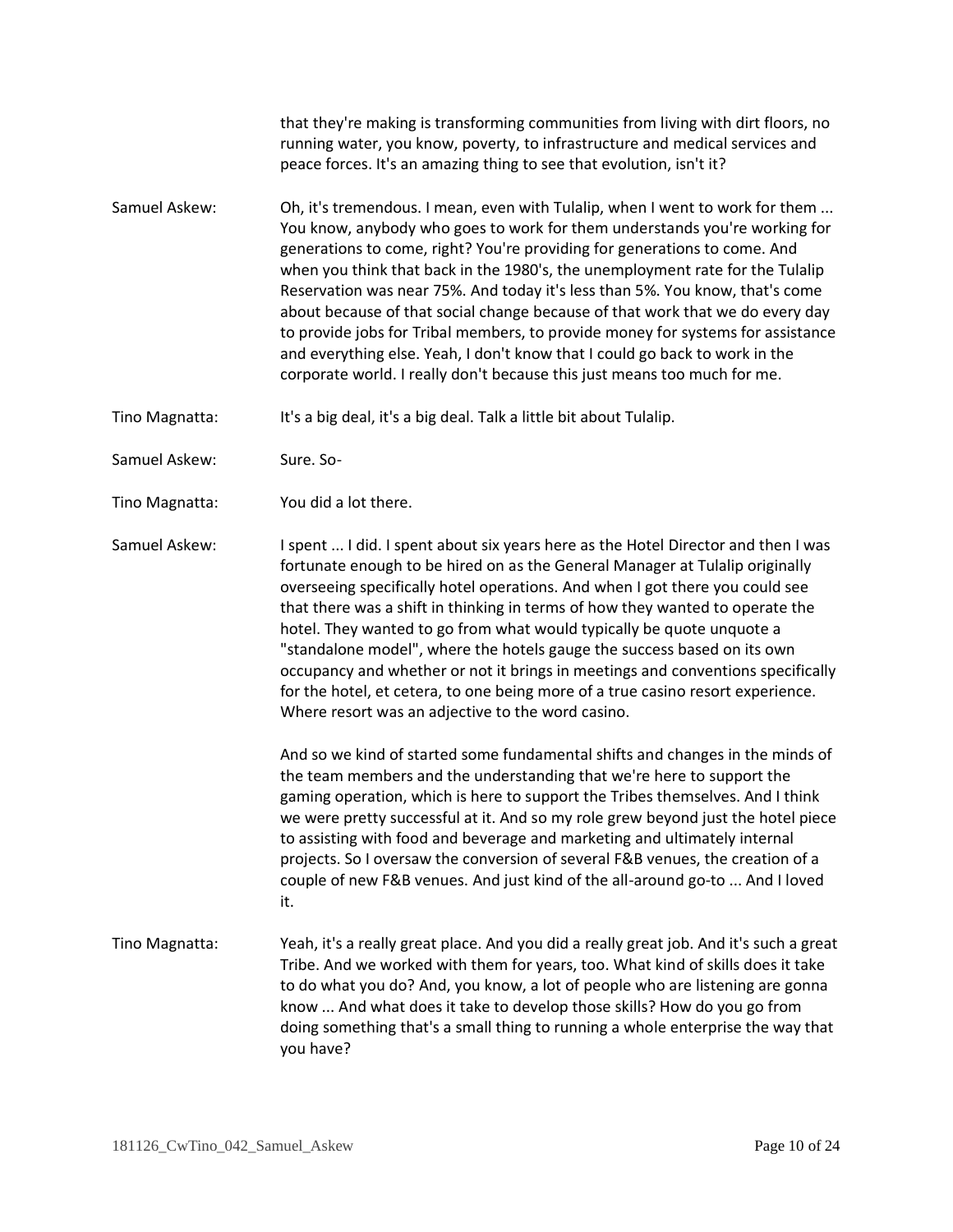| Samuel Askew:  | So I've  Again, I've been very fortunate that in terms of my progression of my<br>career, there really truly hasn't been a job in hospitality that I haven't done. I<br>started off as a  My first real job was as a dishwasher at a retirement home.<br>And the job before that was a paperboy who delivered papers to that<br>retirement home. So, you know, I've literally had the opportunity to do it all.<br>And then in the process to take on expanded roles by learning new skills. So<br>some of those  I mean, really the most basic skill set that you need in order to<br>achieve some of the success or to get those directions that you go to is kind of a<br>drive to want to do your best today and be better tomorrow. And that includes<br>everything from not just like literally doing the job, but learning about new<br>things and new skills. I mean, you kind of have to be a sponge to a degree, right?<br>So that's like at it's most base level. |
|----------------|------------------------------------------------------------------------------------------------------------------------------------------------------------------------------------------------------------------------------------------------------------------------------------------------------------------------------------------------------------------------------------------------------------------------------------------------------------------------------------------------------------------------------------------------------------------------------------------------------------------------------------------------------------------------------------------------------------------------------------------------------------------------------------------------------------------------------------------------------------------------------------------------------------------------------------------------------------------------------|
|                | When you've got team members who are interested in learning new skills, more<br>often than not managers will say, "Well, that skill doesn't apply to the position<br>that you're in." And you as a leader need to be able to look past that thing,<br>because I will tell you that I got my skill sets because there were leaders that<br>supported me and said, "You're right, Sam. That job doesn't apply to you right<br>now, but I know that it's something that you want to do in the future or to learn<br>about." And so I got supported.                                                                                                                                                                                                                                                                                                                                                                                                                             |
|                | The other piece, too, unfortunately I think a lot of people of our ilk and this<br>particular generation right now, we learned to be good leaders because we saw<br>leaders before us who weren't very good. And rather than learning a skill set,<br>we learned what not to do, right? So  And I know that we've all worked for<br>good bosses and bad bosses, right? And I think that in some instances I've<br>looked at people and said, "Okay, I don't want to be that type of person." Or, "I<br>don't want to be that type of leader." Or, "I'm not gonna do that type of thing<br>when I get the opportunity." Right?                                                                                                                                                                                                                                                                                                                                                |
| Tino Magnatta: | Yeah, good point.                                                                                                                                                                                                                                                                                                                                                                                                                                                                                                                                                                                                                                                                                                                                                                                                                                                                                                                                                            |
| Samuel Askew:  | Sometimes you do. You don't understand it until you get into that position. You<br>say, "Oh, that's why they did this." Right? But those are things that  That<br>striving for knowledge, I mean, it never ends. I got six books that I'm reading<br>right on my nightstand right now. I've got two here in the office. And so I'm just<br>a sponge when it comes to that stuff. And then the other thing, too, is keep<br>abreast of industry stuff, you know? Even if it's just a cool thing. You know, like,<br>"Wow, that's cool." Guess what? 20 years later, it's the standard now. I mean,<br>like RFID locks on doors, you know? Back in the day we had hard keys, right? Or<br>even plastic keys. I remember when the first plastic keys came out from Ving.                                                                                                                                                                                                        |
| Tino Magnatta: | Ving is great. Let's take some calls. We've got a lot of people here that want to<br>ask you questions. Hang on a second.                                                                                                                                                                                                                                                                                                                                                                                                                                                                                                                                                                                                                                                                                                                                                                                                                                                    |
| Samuel Askew:  | Sure.                                                                                                                                                                                                                                                                                                                                                                                                                                                                                                                                                                                                                                                                                                                                                                                                                                                                                                                                                                        |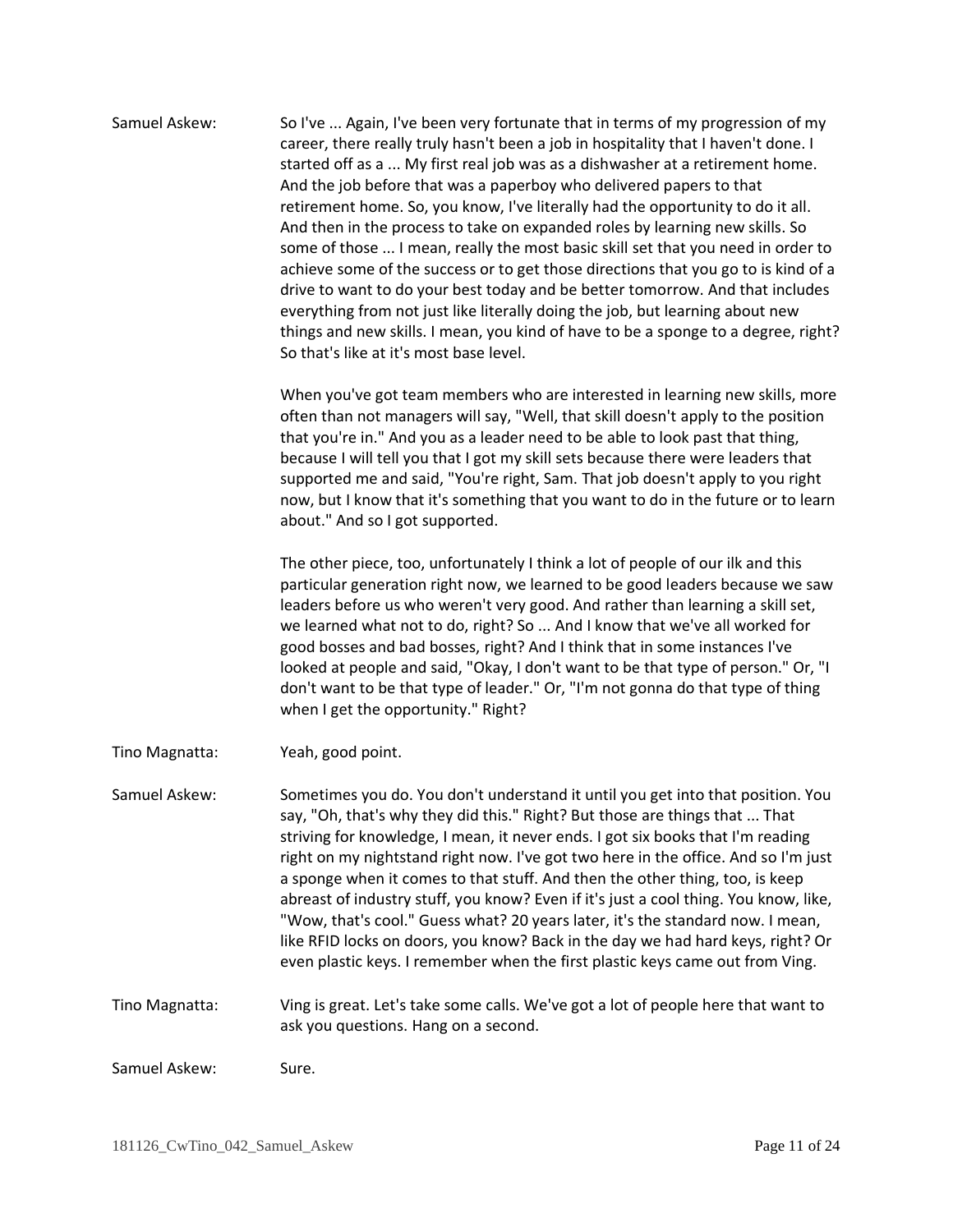| Tino Magnatta: | Hello, this is Tino of GT Radio. Do you have a question for Sam?                                                                                                                                                                                                                                                                                                                                                                                                                                                                                                                                                                                                                                                                                       |
|----------------|--------------------------------------------------------------------------------------------------------------------------------------------------------------------------------------------------------------------------------------------------------------------------------------------------------------------------------------------------------------------------------------------------------------------------------------------------------------------------------------------------------------------------------------------------------------------------------------------------------------------------------------------------------------------------------------------------------------------------------------------------------|
| Luigi:         | Hi Tino, this is Luigi. How are you?                                                                                                                                                                                                                                                                                                                                                                                                                                                                                                                                                                                                                                                                                                                   |
| Tino Magnatta: | Luigi, how are you?                                                                                                                                                                                                                                                                                                                                                                                                                                                                                                                                                                                                                                                                                                                                    |
| Luigi:         | Very good, thank you. Happy Thanksgiving, everybody/                                                                                                                                                                                                                                                                                                                                                                                                                                                                                                                                                                                                                                                                                                   |
| Tino Magnatta: | Good. Thank you.                                                                                                                                                                                                                                                                                                                                                                                                                                                                                                                                                                                                                                                                                                                                       |
| Samuel Askew:  | You as well.                                                                                                                                                                                                                                                                                                                                                                                                                                                                                                                                                                                                                                                                                                                                           |
| Luigi:         | And thank you. Hello, Sam. Your very interesting, diverse career background,<br>and I'm finding it very interesting. And your positive attitude I really appreciate<br>as well. Your leadership style, leading by example I think is like the best way to<br>think and manage people. And you've got  It seems like you've got that down,<br>so that's really great for your team. And speaking of your team, I work with<br>Kristin Roy and Barry Sharpe. Both of them, they're both a pleasure to work<br>with, by the way. I love them.                                                                                                                                                                                                             |
| Samuel Askew:  | Thank you so much. I appreciate that. I'll pass the comments along. That's great.                                                                                                                                                                                                                                                                                                                                                                                                                                                                                                                                                                                                                                                                      |
| Luigi:         | Okay, you're welcome. Yeah, keep them happy. Keep them there.                                                                                                                                                                                                                                                                                                                                                                                                                                                                                                                                                                                                                                                                                          |
| Samuel Askew:  | Well, I intend to.                                                                                                                                                                                                                                                                                                                                                                                                                                                                                                                                                                                                                                                                                                                                     |
| Luigi:         | Okay. And my question is, you know, I read a quote that you said there's about<br>37% of gaming revenue today in your property. And first of all, is that accurate?                                                                                                                                                                                                                                                                                                                                                                                                                                                                                                                                                                                    |
| Samuel Askew:  | Well, and so specifically at our property, it's probably a little bit larger. I mean,<br>we're looking to always diversify. And I think that's the thing that most<br>companies are  Need to be aware of is the diversification of revenue streams,<br>right?                                                                                                                                                                                                                                                                                                                                                                                                                                                                                          |
| Luigi:         | True.                                                                                                                                                                                                                                                                                                                                                                                                                                                                                                                                                                                                                                                                                                                                                  |
| Samuel Askew:  | Don't put all of your eggs in one basket.                                                                                                                                                                                                                                                                                                                                                                                                                                                                                                                                                                                                                                                                                                              |
| Luigi:         | Okay. And let's say it's 37 to 40. It's under 50, is the point I think we're making.<br>And in Las Vegas, we have the same situation, and that's typical of like a huge<br>destination area where we are. So my question is, how do you  Do you think<br>that the numbers of gaming revenue will eventually shift back to like a majority<br>of the percentage eventually? Or do you think it's going to stay at like in the 30's<br>or 40's? Or go down to the 20's? And then we have to remember the<br>Millennials, Gen X, Gen Y, and Gen Z are not very interested in going to brick<br>and mortar gaming facilities today. So where do you see  You have a diverse<br>background and a diverse experience with many different types of people and |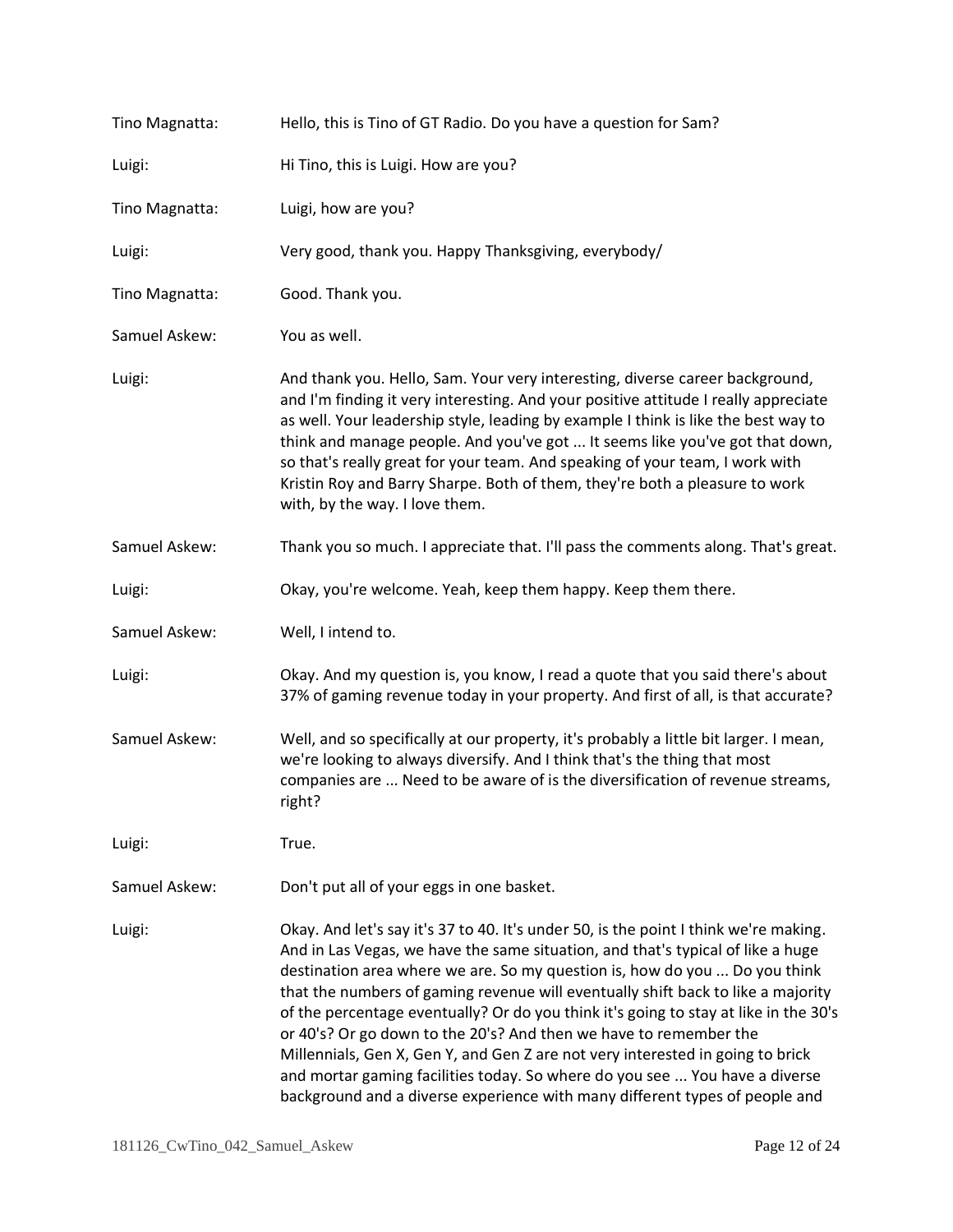different businesses. I was wondering what you and the Tribe think about the future of gaming and average daily profit instead of maybe ADT coming at ... Coming forward in the future.

Samuel Askew: So we haven't got to that point yet with looking at average daily profit. I would ... My personal belief is that we're gonna remain what I would consider balanced. I think that, yeah, I would anticipate almost a 50-50 mix. And while Millennials ... And I'm a parent of a few Millennials ... Right now are less inclined to go to bricks and mortar stores, I think that when you look back at let's say our current demographic of that 55 to 65 male and/or female. What were they doing when they were the Millennial age? Right? I think that Millennials at some really .... Again, they're gonna kind of mature and there's gonna be this sense of, "Yeah, I do want to go to a place."

> And it may not be specifically for gaming, but we see Millennials ... They're very much group-oriented. They want to have their friends with them. They go out and do things together, whether it's gonna be going to a concert, going to dinner, having just a cocktail, or going to gaming. I still think there's going to be a need. So what I see, again, is kind of like that balance of diversification. I think what properties of our size need to think about is, what can be gleaned from what we would call the mega resorts? Right? In Vegas.

> I travel to Vegas on a somewhat regular basis. And we look at things and I may not be able to bring back ... I'll use The Still as an example, a new venue or newer venue at Mirage, right? I may not have the space or the floor capacity to come back and build a venue around a bar with an Airstream trailer for a kitchen, but there are certain aspects of that venue that we could bring back, you know? That might be casual seating that's both functional as a lounge but also functional in terms of seating for a dinner, right? Those cluster of group seating versus individual two's or four tops. You are starting to see more communal tables and so forth.

> So those are the things that I think are gonna continue to drive our industry are those communal activities or that communal entertainment. Everybody wants experiential experiences these days. It's all about experiential travel. And I think the same thing is gonna be scaled to casinos.

- Luigi: Okay. Well, so as a followup question, do you think that the Gen X and Gen Y and Gen Z eventually will just morph into like the typical 45, 55, or 60-year-olds eventually? And that's ... It'll just keep rolling that way is basically what you're ... 'Cause of those companies like Interblock and Gamblit that have designed games that are completely unique and different from anything that we typically see in the casino floor, and they're not terribly successful, but yet those are the kind of games that Millennials want to play.
- Samuel Askew: Exactly. And so I think what we're gonna see is this shift to a new norm. I don't think it's gonna take place over 10 years. I think it'll be a 10 to ... You know, 15 to 25, yeah, type of experience. I think you're gonna ... Interblock is a perfect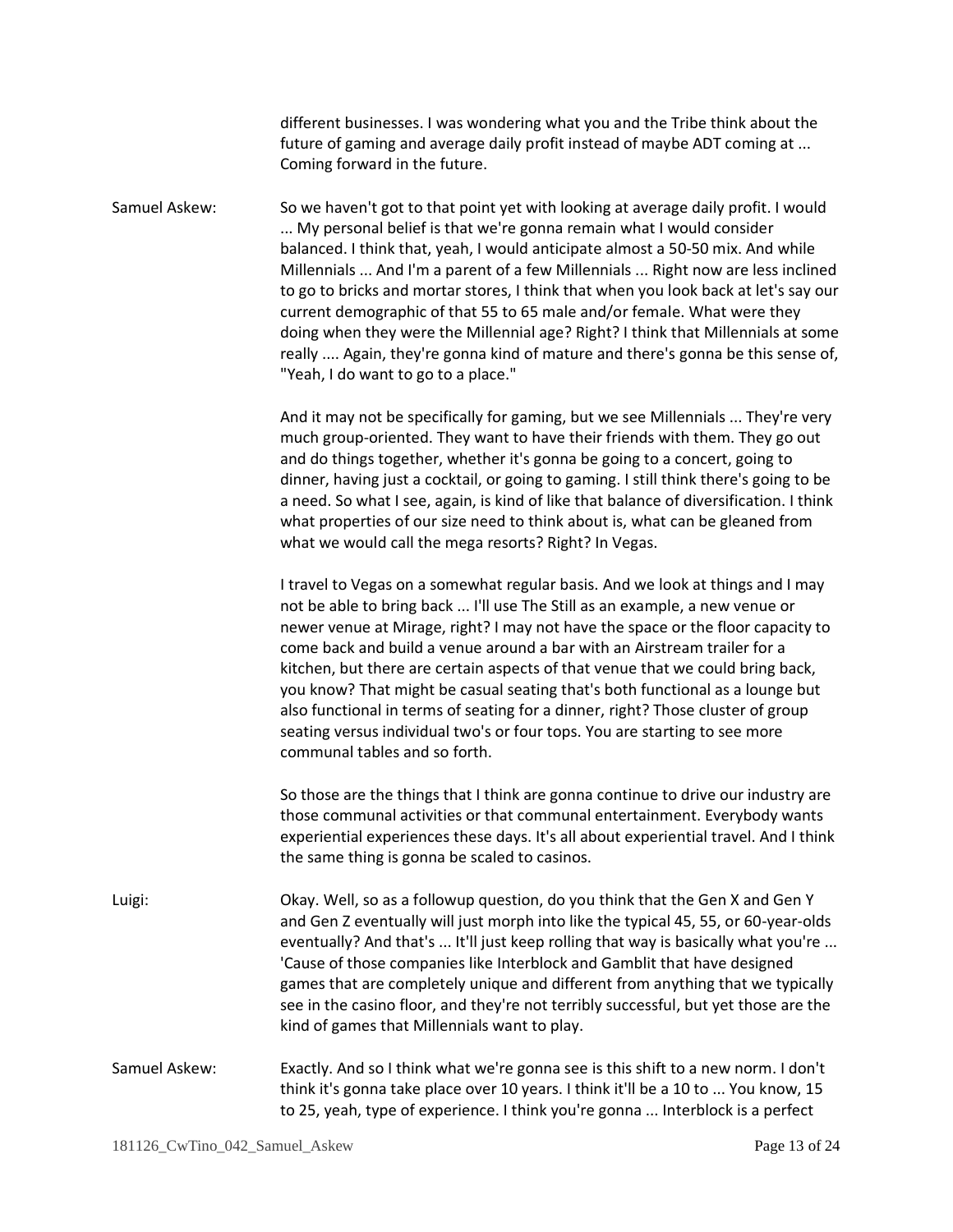|                | example, right? So with their electronic table games and this kind of more<br>stadium-style communal piece, I think you're gonna start seeing more open<br>spaces and more community-type gaming than you do just like rows of slot<br>machines, right? So I think that that will be the shift. But I still think that people<br>will be coming to the casino to have that escape, right? I mean, right now the<br>typical gaming guest is using a visit for entertainment or escapism.                                                                                                                                                                                                                                                               |
|----------------|-------------------------------------------------------------------------------------------------------------------------------------------------------------------------------------------------------------------------------------------------------------------------------------------------------------------------------------------------------------------------------------------------------------------------------------------------------------------------------------------------------------------------------------------------------------------------------------------------------------------------------------------------------------------------------------------------------------------------------------------------------|
|                | And, you know, the most successful properties of any scale are those places<br>where the team members are friendly and they know your name and so forth,<br>right? That's not gonna change in the future. It's just that you're gonna be there<br>with four or five people who are your friends who already know your name<br>versus going to the casino individually yourself and relying upon team members<br>to be quote unquote "your friends". Now, you're going with your friends and<br>you're just expanding your circle.                                                                                                                                                                                                                     |
| Luigi:         | That makes sense, instead of going into the casino with a group of friends and<br>everybody disperses, now they can play something together.                                                                                                                                                                                                                                                                                                                                                                                                                                                                                                                                                                                                          |
| Samuel Askew:  | Correct, yeah. And we're already starting to see that. When we have<br>entertainment that skews more toward a Millennial demographic or a Gen X<br>demographic, we're seeing more groups of people who will pick banks together<br>or they'll pick a table together. So, you know, you see that kind of  I can't say<br>it's  Herd mentality is probably a really base version of it, but you already see<br>that kind of  That experiential thing where it's like, "Hey, we're gonna all<br>experience this together." And it's not just in gaming that you see that. If you<br>look outside the gaming industry to the travel world, you're starting to see more<br>couples and/or families traveling together than you might have had in the past. |
| Luigi:         | Yeah. Okay, that makes sense. It makes sense. Very good. Well, thank you very<br>much [crosstalk 00:38:20]-                                                                                                                                                                                                                                                                                                                                                                                                                                                                                                                                                                                                                                           |
| Samuel Askew:  | Thank you. I appreciate the [crosstalk 00:38:21] call. Yeah. Thank you.                                                                                                                                                                                                                                                                                                                                                                                                                                                                                                                                                                                                                                                                               |
| Luigi:         | You're welcome.                                                                                                                                                                                                                                                                                                                                                                                                                                                                                                                                                                                                                                                                                                                                       |
| Tino Magnatta: | Thank you, Luigi. We appreciate it. Good lessons. Have a great night.                                                                                                                                                                                                                                                                                                                                                                                                                                                                                                                                                                                                                                                                                 |
| Luigi:         | Thanks. You too. Goodnight.                                                                                                                                                                                                                                                                                                                                                                                                                                                                                                                                                                                                                                                                                                                           |
| Tino Magnatta: | Yeah, good questions. Great answers, too, there, Sam.                                                                                                                                                                                                                                                                                                                                                                                                                                                                                                                                                                                                                                                                                                 |
| Samuel Askew:  | Thank you.                                                                                                                                                                                                                                                                                                                                                                                                                                                                                                                                                                                                                                                                                                                                            |
| Tino Magnatta: | Let's see. Hello, this is Tino Magnatta, GT Radio. Do you have a question for<br>Sam?                                                                                                                                                                                                                                                                                                                                                                                                                                                                                                                                                                                                                                                                 |
| Vince:         | Hi, can you hear me okay?                                                                                                                                                                                                                                                                                                                                                                                                                                                                                                                                                                                                                                                                                                                             |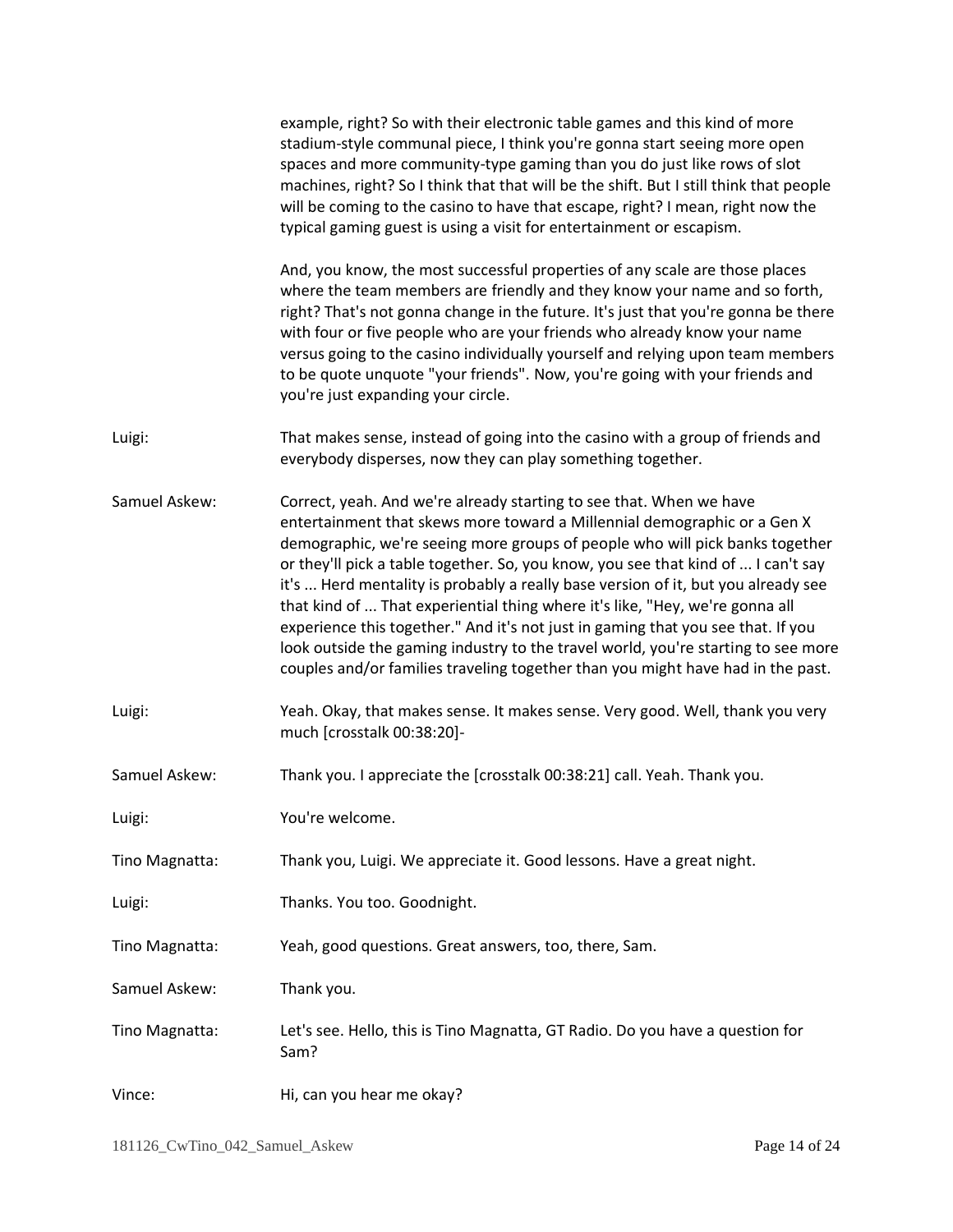| Samuel Askew:  | Yeah.                                                                                                                                                                                                                                                                                                                                                                                                                                                                                                                                                                                                                                                                                                                                                                                                                                                                                                           |
|----------------|-----------------------------------------------------------------------------------------------------------------------------------------------------------------------------------------------------------------------------------------------------------------------------------------------------------------------------------------------------------------------------------------------------------------------------------------------------------------------------------------------------------------------------------------------------------------------------------------------------------------------------------------------------------------------------------------------------------------------------------------------------------------------------------------------------------------------------------------------------------------------------------------------------------------|
| Tino Magnatta: | Yeah, we can hear you perfectly.                                                                                                                                                                                                                                                                                                                                                                                                                                                                                                                                                                                                                                                                                                                                                                                                                                                                                |
| Vince:         | I've really enjoyed listening to this conversation from the Robert Frost quotes to<br>the early days as a dishwasher. A lot of it is very familiar, I have to tell you. And I<br>like the way that you approach  You know, the way that you mention the<br>guest service as a critical component. I've been around both commercial and<br>Native American casinos. And obviously, there's similarities and differences.                                                                                                                                                                                                                                                                                                                                                                                                                                                                                         |
|                | Regarding the younger generation, you know, I had an eye-opening experience<br>just about a couple of weeks ago. I'm working on a job in Las Vegas right now<br>and I haven't been to the Cosmo in a long time. And actually, almost a decade.<br>And I was very pleasantly surprised to see a significant younger demographic<br>that was playing there, that was eating there, that was enjoying themselves<br>there.                                                                                                                                                                                                                                                                                                                                                                                                                                                                                         |
| Tino Magnatta: | Absolutely.                                                                                                                                                                                                                                                                                                                                                                                                                                                                                                                                                                                                                                                                                                                                                                                                                                                                                                     |
| Vince:         | I know it's the opposite of your situation, you know, because I think what Vegas<br>is doing is adjusting because the gaming experiences available around the  In<br>their backyard. But it's the extraordinary sorts of service, dining, and<br>entertainment experiences I think that are in the case of Cosmo I think that's<br>what's attracting that younger guest. In terms of having  I don't know how to<br>frame up a question here, but you know, I've done a lot of thinking about more<br>interactive and more communal gaming. And I know that's a component. But it<br>seems to me is that the opportunity to get a greater share of that market is not<br>necessarily through traditional slot machines, but through a blended experience<br>that incorporates entertainment and gaming. And I'm just wondering how you<br>feel about that sort of circumstance.                                 |
| Samuel Askew:  | No, I think it's absolutely true. And I'm glad you use Cosmo as an example,<br>because I will tell you, you know, I'm in Vegas probably three or four times a<br>year, both for work and personal. And the Cosmo at one point was probably my<br>least favorite property in Vegas. And now, truthfully, it's one of my most<br>favorite properties. I think that the new leadership team there over the past few<br>years has done a tremendous job of really taking the turn and moving things<br>forward. And I believe it is because of that blended experience. When you look<br>at the changes that have taken place there  First of all, the place is much<br>cleaner than it ever was in the past. I mean, it's immaculately clean. The other<br>thing, too, is that there  They've kind of stepped outside of the box of what<br>was  What you consider traditional thinking in terms of entertainment. |
|                | And, you know, they start bringing in people like Bruno Mars, right? And so<br>clearly they're sending a signal, "Hey, you're our kind of guests." But it is about<br>that blended experience, because when you look at the food and beverage<br>venues that they've brought in, they've brought in really unique kind of cool                                                                                                                                                                                                                                                                                                                                                                                                                                                                                                                                                                                  |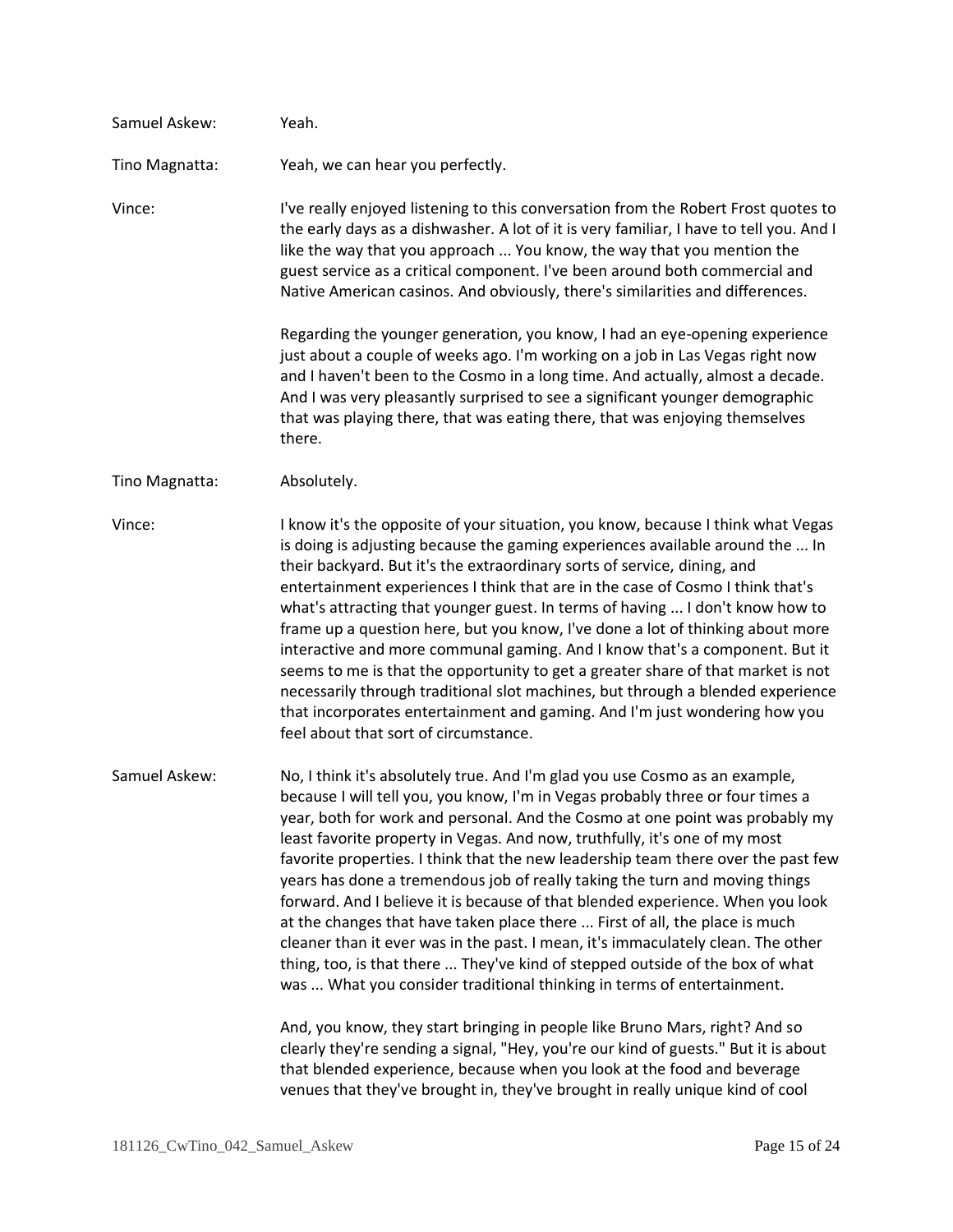ideas, like Momofuku and Milk Bar. Even Holstein's at that time was pretty new and edgy. And if you haven't been to it in the past few months, they've recently opened a food hall that, again, is tremendous. And it's got Puck Puck Chicken and these things that would normally be kind of a food truck concept. And they brought it all together in one really unique venue.

So when you say this blended experience, it really is. And that's why I believe that revenue mixes going into the future really are gonna be about a 50-50, because those experiences that you offer in terms of food and beverage or entertainment or even hotel stays, those experiences people might be looking for very specifically because of who they are. And again, that's why you see the trend of specialized hotels within a hotel, right? I mean, think NoMad at Park MGM. It would be [crosstalk 00:43:11]-

Vince: Delano and-

Samuel Askew: Yeah, exactly. Those would be perfect examples. Delano had its name from Ian Schrager and the original property in Miami, which was a great, phenomenal hotel and one of my favorite properties in all the world when it first opened.

Vince: lagree.

Samuel Askew: So those ... Yeah, right? It is ... So those-

Tino Magnatta: I've heard that, that's for sure.

Samuel Askew: Right. Those experiences bring new people to your property. And while they're there, they may or may not gamble. But the propensity to game is gonna be greater 'cause they're there than not, right? And the same thing-

Vince: Sure.

Samuel Askew: People who are coming there because it does have a machine that they want to play are ... Or has a sports book that they want to bet at. They start to see these other things and go, "Oh, I'm here, I'm gonna have lunch." So ... And again, it's about taking those ideas and the scalability. They're successful in Vegas, and not because it's just Vegas. I mean, you think about who goes to Vegas. They have millions of visitors a year, and the vast majority of the people who are going to these venues ... Whether they're again, hotel, food and beverage or entertainment ... Are from out of town. And they're going there because they can't get that experience at home.

> Now, for us, my goal is to take a little piece of Vegas and bring it back here and say, "Okay, if I can get you to go to Vegas one less day or one less time a year because you can get that same experience here, then you're being successful." But it is going to be about blended experiences because generationally, all you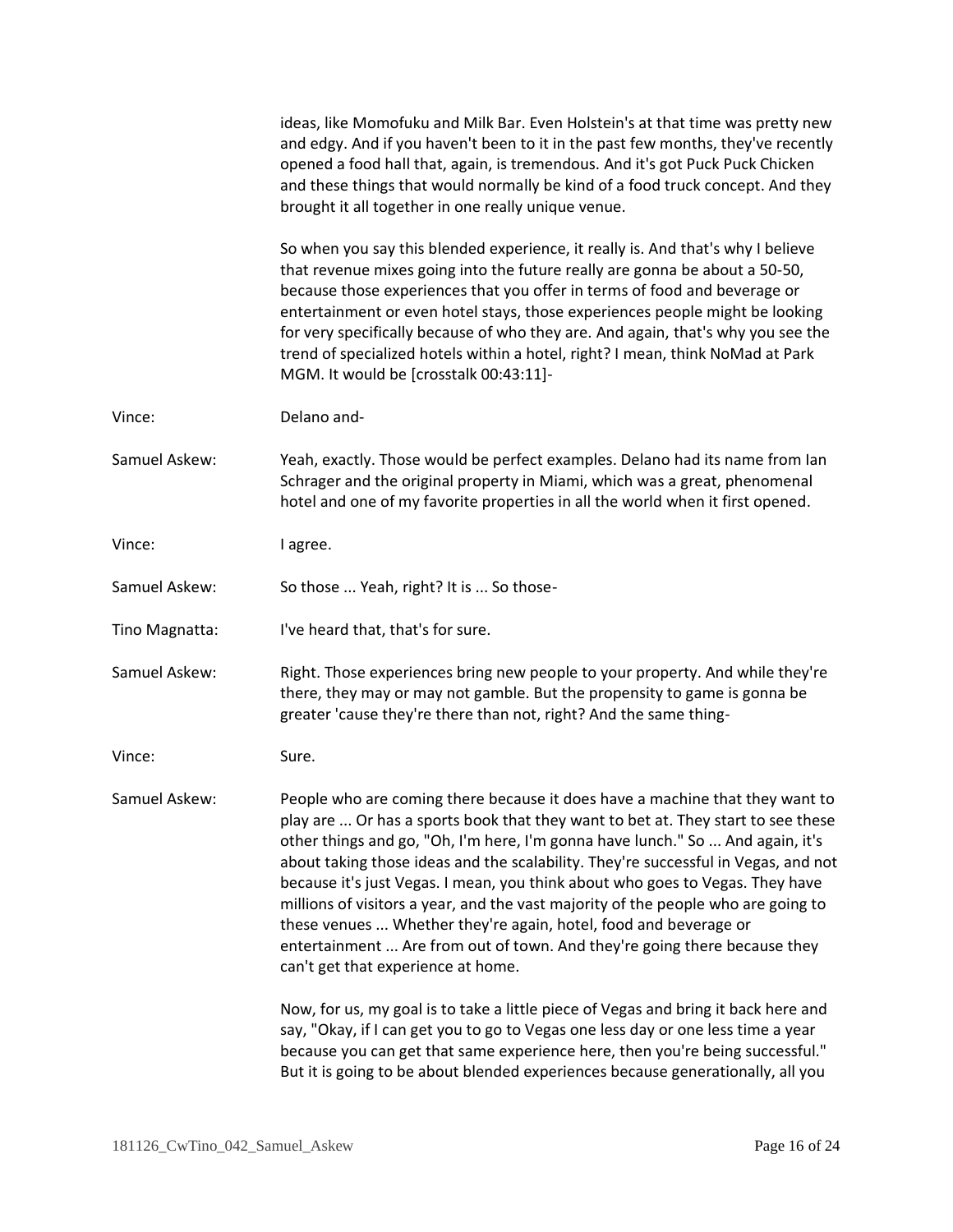|               | have to do is look at your workforce, right? We've got four to six generations of<br>team members. That's a representation of society as we move forward.                                                                                                                                                                                                                                                                                                                                                                                                                                                                                                                                                                                                                                                                                                           |
|---------------|---------------------------------------------------------------------------------------------------------------------------------------------------------------------------------------------------------------------------------------------------------------------------------------------------------------------------------------------------------------------------------------------------------------------------------------------------------------------------------------------------------------------------------------------------------------------------------------------------------------------------------------------------------------------------------------------------------------------------------------------------------------------------------------------------------------------------------------------------------------------|
| Vince:        | Yeah. They're all on the floor at the same time. That's fascinating. I think  The<br>specific thing that bugs me, I look in the mirror and I realize I'm an old-timer<br>now. And I moved to Las Vegas in 1980. And back in those days, one of the<br>things that you couldn't help but notice when you would walk into any of the<br>major properties was that there was live entertainment. That there was a<br>lounge. That there was activity. And we don't see that anymore.                                                                                                                                                                                                                                                                                                                                                                                   |
|               | And I know that from a financial perspective if you pencil it, it's difficult to show<br>profit in any specific component, especially something like lounge<br>entertainment. But I find that where I still see it, and those examples are far and<br>few between, I see a livelier energy on the floor. I think there's an intrinsic<br>value. And I'm just wondering if you have any thoughts on that, or what you<br>guys do at your property relative to live entertainment on the floor?                                                                                                                                                                                                                                                                                                                                                                       |
| Samuel Askew: | So we don't do live entertainment on the floor, except for maybe special<br>occasions. Say like, New Year's and so forth. I think that you're right to a degree,<br>but when you also look at venues like Cosmopolitan and you realize they don't<br>have live entertainment on the floor, they have what I consider a programmatic<br>experience, right? You  The places that have vibe, that feel, that excitement<br>either have, again, the live entertainment on the floor  And I will tell you that<br>Paula I think is one of the properties that does it really well because of their<br>center bar. They've got a band and it's seen from just about every place and<br>every angle. But if you're able to have what I would consider basically piped in<br>music and you schedule it to the tone and tenor of what your experience, then<br>you're there. |
|               | And the Delano that we talked about earlier is a perfect example. If you went to<br>the Delano in Miami, South Beach in the afternoon say at three o'clock, it was<br>very chic and open and airy and it had that just kind of cool jazz feel to it. And<br>what  They didn't have a band, but it was based on the music programming<br>they were doing at that time. It was based on the lights and, you know, what<br>they were set to, how bright or how light. When you go in the evening, if you<br>got there around ten o'clock at night, it was like walking into a modern version<br>of Studio 54. It was the music, it was ever so much louder. It was a different<br>type of music, right? They had some of the-                                                                                                                                          |
| Vince:        | For the pool.                                                                                                                                                                                                                                                                                                                                                                                                                                                                                                                                                                                                                                                                                                                                                                                                                                                       |
| Samuel Askew: | Some of the sheers pulled back for those things, right? All those types of those<br>things, I think you can layer in at a much better, more affordable cost. But it's<br>just about consistency, too. Because some places, you go to the property and<br>you pull up and you go, "Oh, it's nice. They've got music out here in the porte-<br>cochere, they're setting the tone before you enter the property." Right? Well,<br>you go back a second time, maybe it's a week later or two months later, and this<br>time you don't notice the music in the porte-cochere. Or when you walk into the                                                                                                                                                                                                                                                                  |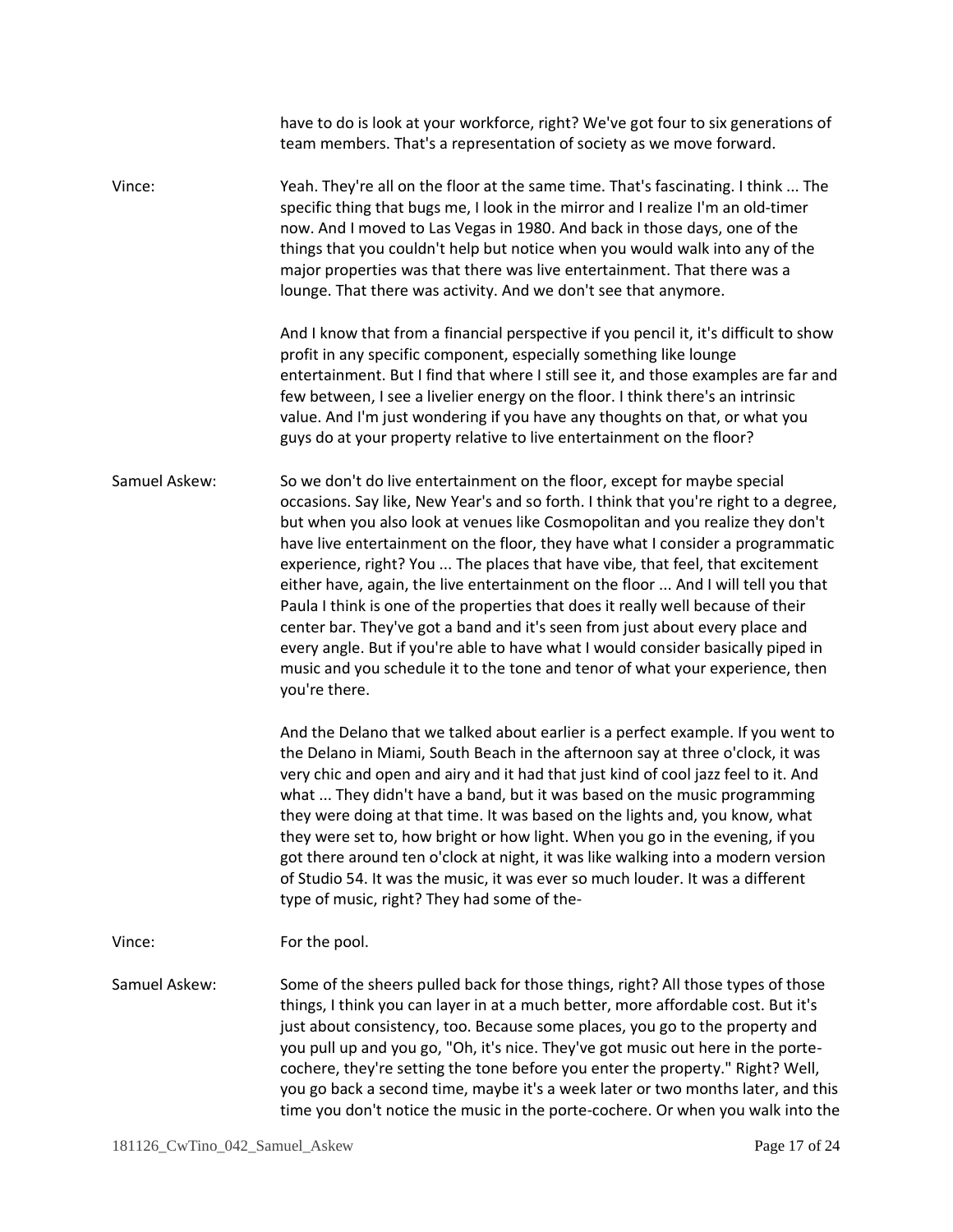|                | lobby, it's not  There's no music or it wasn't the same as it was before. I think<br>that you  You know, we have entertainment managers and most of have<br>entertainment managers. Those are the types of things when they're not<br>worried about booking a live show or taking care of a live show need to be<br>thinking about.                                                                                                              |
|----------------|--------------------------------------------------------------------------------------------------------------------------------------------------------------------------------------------------------------------------------------------------------------------------------------------------------------------------------------------------------------------------------------------------------------------------------------------------|
|                | Because the entertainment experience coming into the property is just as<br>important through a digital music source as it is anywhere else. Same thing<br>when you walk into a hotel room, you know, do you walk into a room that's got<br>The Weather Channel on it? Or do you walk into a room that's got digital music<br>playing smooth jazz? Or do you walk into a room that's got piped in music that's<br>more uptempo and contemporary? |
| Vince:         | Right, right. You know, Wynn does a real good job. When you enter the room<br>you get sort of a Rat Pack sort of musical experience from Sinatra and some of<br>the more jazzy-                                                                                                                                                                                                                                                                  |
| Samuel Askew:  | Exactly.                                                                                                                                                                                                                                                                                                                                                                                                                                         |
| Vince:         | Artists from that era. And it really does  It sort of sets the mood. And I think<br>that kind of detail, whether it's live or whether it's using digital programming, I<br>think is a huge component. But anyway, I really enjoyed listening to you and I<br>wish you continued success, sir.                                                                                                                                                    |
| Samuel Askew:  | Thank you. I appreciate the call. Thank you so much.                                                                                                                                                                                                                                                                                                                                                                                             |
| Tino Magnatta: | Thank you so much. Have a great night, Vince.                                                                                                                                                                                                                                                                                                                                                                                                    |
| Samuel Askew:  | Alright, take care. Bye-bye.                                                                                                                                                                                                                                                                                                                                                                                                                     |
| Vince:         | Thank you.                                                                                                                                                                                                                                                                                                                                                                                                                                       |
| Tino Magnatta: | Excellent. Great questions. Hello, this is Tino Magnatta. We have Sam. Do you<br>have a question for him?                                                                                                                                                                                                                                                                                                                                        |
| Heather Lee:   | Hi Tino, hi Sam. This is Heather Lee with Atrient. How are you?                                                                                                                                                                                                                                                                                                                                                                                  |
| Samuel Askew:  | Good. How are you?                                                                                                                                                                                                                                                                                                                                                                                                                               |
| Tino Magnatta: | Hey, Heather. How are you?                                                                                                                                                                                                                                                                                                                                                                                                                       |
| Heather Lee:   | Good, good. Thank you. So my question was, all of your contributions you talk<br>about to the travel community that you're proud of to watching Bill and Melinda<br>Gates dance  Of all these moments that you've experienced, is there one that<br>you're particularly proud of that you'd like to share?                                                                                                                                       |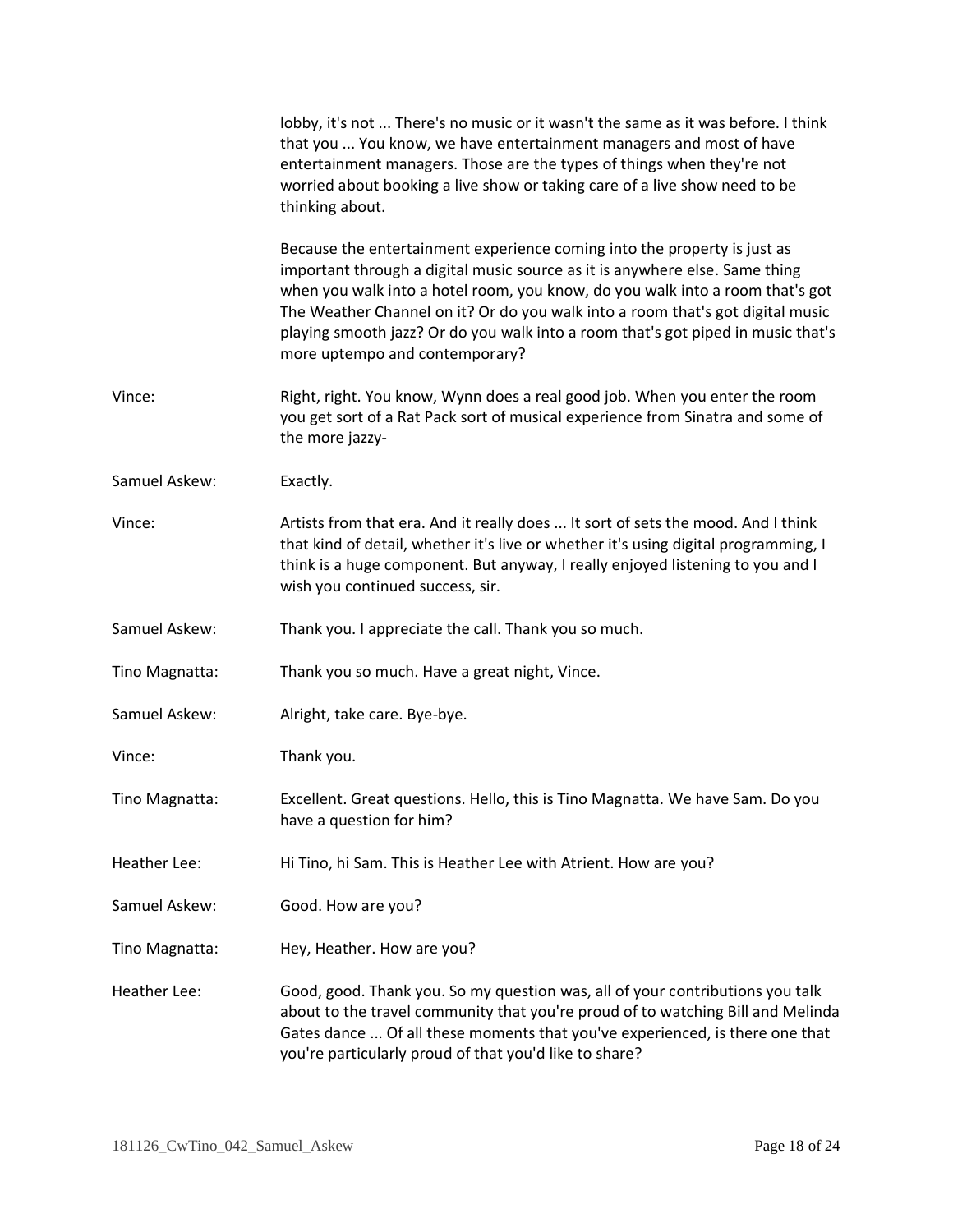- Samuel Askew: Yeah. Truthfully, it's the work that I did with the Boys & Girls Club at Tulalip. I wouldn't say one very specific moment, but the culmination of those. You know, this year when I left Tulalip ... I left in early March and started my new position here as the CEO and I was ... Still Chaired the Boys & Girls Club Auction Group. And we were still able to make almost \$500,000 at that auction this year. And so that was really ... You know, I'm quite proud of that. When it comes to moments of pride, they're more ... They're smaller in a scale than you would think. A perfect example is Canoe Journey. Being able to ... When Canoe Journey takes place and letting certain Suquamish to go down and to help carry the canoes from the beach up to the House of Awakened Culture. It's [crosstalk 00:50:42] those little things-
- Tino Magnatta: Well, Sam, you gotta describe also, you know, when all the Tribes get together they do the canoes and then they get together-
- Samuel Askew: Oh, yeah.
- Tino Magnatta: And then they do the journey, right? Describe a little bit about that 'cause that's amazing.
- Samuel Askew: Yeah. So Canoe Journey takes place throughout ... You know, you've got 29 Tribes within Washington, but they have participation from Canadians, First Nations Tribes all the way to the Maori from New Zealand. And annually they get together and they do what would be considered Canoe Journey. And they start off at their respective Tribal locations and they paddle via canoe to one specific coast location and stopping along the way at different locations. And so when you look out across the water and you see 30 to 40 canoes ... Because in some instances Tribal communities will have a canoe for youth as well as traditional pullers ... It's just a beautiful thing to see the culture revived.

And so for me, those special moments, those great moments, the moments that I look back upon are those moments where I was able to actually live in the moment and not think back to, "Oh, this is a big deal." Whether it's restoring a totem pole that was given to the Tribe and having it inaugurated to the ribbon cutting, even to opening properties, it's not the day of opening stuff that's exciting for me. You know, my son, he's 15 now. He asked me this year if we were gonna come back and if I was barbecuing for the team again on Christmas. 'Cause he wants to come for that.

And so when I was first here originally at Clearwater as the Hotel Director on Christmas Day, I spent Christmas morning opening presents with my family. But I brought my wife and kids with me and we celebrated lunch together with the team here, because they're my second family. And I would barbecue lobster tail and steaks for Christmas lunch. At the time I was blessed because I had a smaller staff that I could do it for. It's hard to do for 900 people at one shot now. But those are the moments that I relish, is to be able to sit down and celebrate the holiday with them.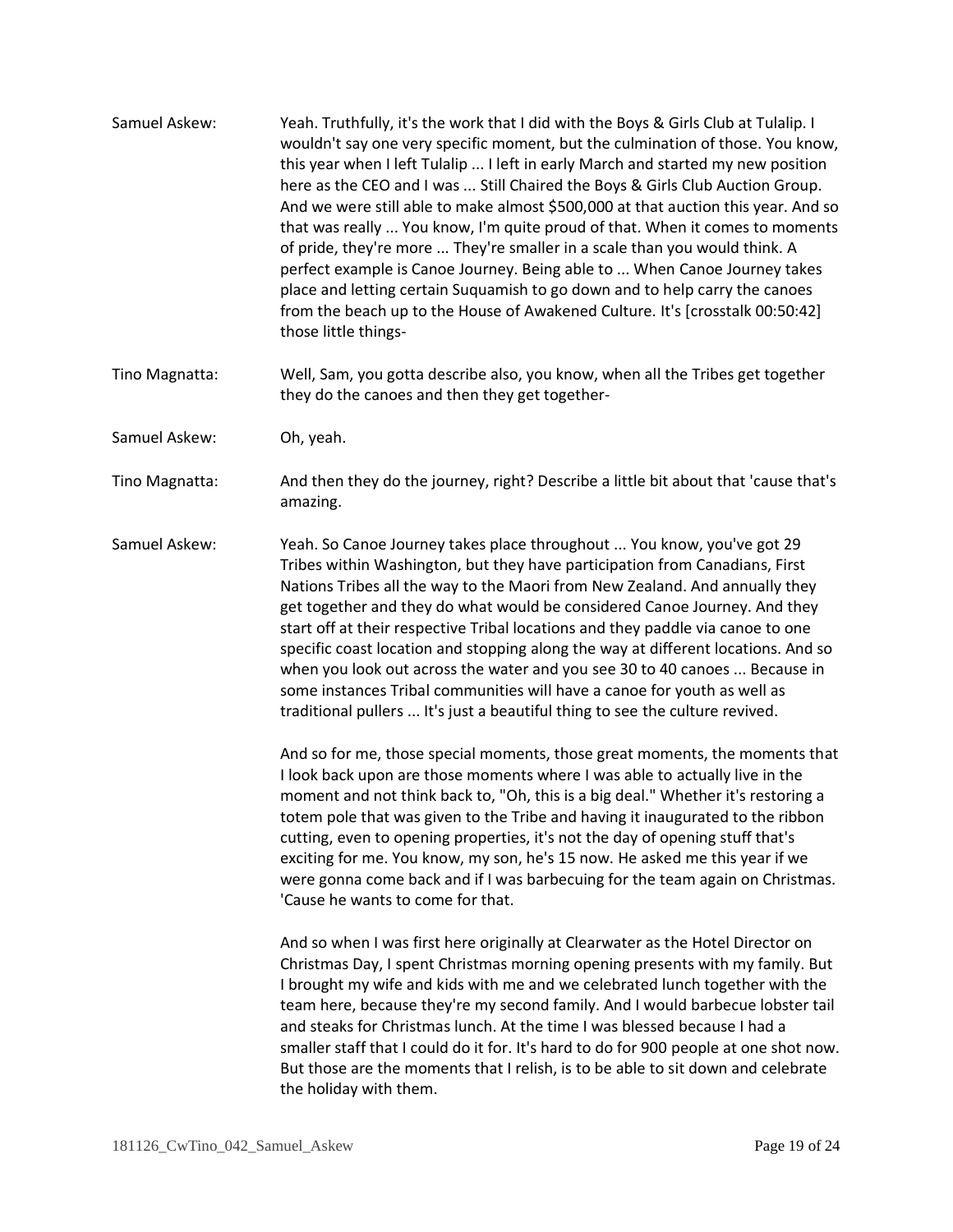Even the other day, Thanksgiving-

Heather Lee: Wow.

Samuel Askew: Lunch in the EDR, you know? Crazy moments? Yeah, there have been quite a few. But those ... For me, those are the ones that stand out. Now, I will tell you watching Bill and Melinda Gates dance at the Christopher Cross concert was pretty cool. I thought to myself, "Yeah, I did it." We ... And that was, you know-

Tino Magnatta: That's great.

Samuel Askew: Quick story. It was at Alderbrook we had ... I had booked what was gonna be the Christopher Cross weekend over Labor Day. And everybody who came to the event got to go to an exclusive Christopher Cross concert. And, you know, Bill and Melinda and their family came over from their vacation home and celebrated the concert with everybody. And I ... It was just like any other person would. And when you see someone having as much fun and excitement and is able to just kind of cut loose, then yeah. That's kind of a cool experience.

> I ... The best part about that whole weekend ... And I'm not above what I consider guerilla marketing. Before the show, there was a young man who was learning to sail a boat out in front of the concert area. And I went out there and I gave him \$10 and I said, "I'd like you to come back this afternoon at five o'clock and this song that's called Sailing. And when you hear it, I want you to throw open the sail and just sail around behind the stage."

And sure enough, five o'clock, he's out there just hanging around. And Christopher Cross comes on with Sailing, the first few notes, you see the sail go up on this boat. And 300 people all at the same time all just went, "Oh!" And, you know, Christopher Cross looked over his shoulder to see what everybody was like ... And it was just like the perfect moment. So when you can create some of those things, it's pretty awesome.

- Tino Magnatta: Yeah. That's cool.
- Heather Lee: That is really [crosstalk 00:54:51] cool [crosstalk 00:54:51]-
- Samuel Askew: Experiences, right?
- Heather Lee: Yeah.
- Tino Magnatta: Yeah.
- Heather Lee: Thank you so much for sharing.
- Tino Magnatta: Priceless.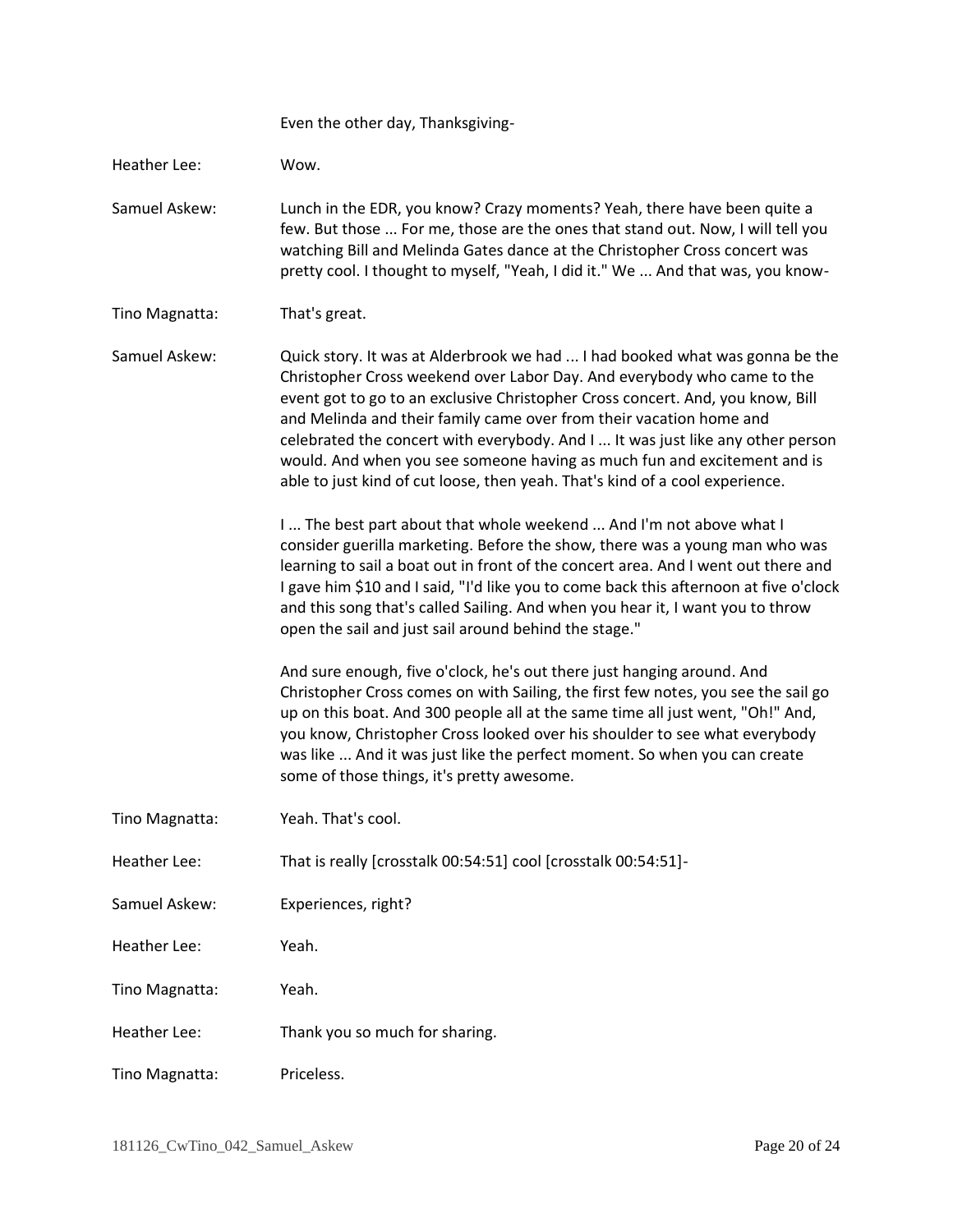| Samuel Askew:  | Thank you.                                                                                                                                                                                                                                 |
|----------------|--------------------------------------------------------------------------------------------------------------------------------------------------------------------------------------------------------------------------------------------|
| Tino Magnatta: | Thanks, Heather. Appreciate the call.                                                                                                                                                                                                      |
| Heather Lee:   | Thank you.                                                                                                                                                                                                                                 |
| Tino Magnatta: | Have a great night. That's a great story. You never told me that one.                                                                                                                                                                      |
| Samuel Askew:  | 1 It was [crosstalk 00:55:06]-                                                                                                                                                                                                             |
| Tino Magnatta: | I love that.                                                                                                                                                                                                                               |
| Samuel Askew:  | This is those ones that you keep in your head, you know?                                                                                                                                                                                   |
| Tino Magnatta: | There's so many of them.                                                                                                                                                                                                                   |
| Samuel Askew:  | You just look back [crosstalk 00:55:10]-                                                                                                                                                                                                   |
| Tino Magnatta: | There's so many of them.                                                                                                                                                                                                                   |
| Samuel Askew:  | Yeah, I  Someday I'd love to write a book. But, you know, it's one of those<br>And get the time. And sometimes I wonder, "Do people really care about what I<br>have to say about something that took place eight years ago on a Tuesday?" |
| Tino Magnatta: | Well, yeah. And it's also you gotta do it in your spare time. And what spare time<br>is it? Let's try that number again and see if they can hear us now. Hang on.                                                                          |
| Jessica:       | Hello, can-                                                                                                                                                                                                                                |
| Tino Magnatta: | How was it-                                                                                                                                                                                                                                |
| Jessica:       | Hello, can-                                                                                                                                                                                                                                |
| Tino Magnatta: | Hello.                                                                                                                                                                                                                                     |
| Jessica:       | Can you hear me?                                                                                                                                                                                                                           |
| Tino Magnatta: | How are you?                                                                                                                                                                                                                               |
| Jessica:       | Can you hear me? Hi.                                                                                                                                                                                                                       |
| Tino Magnatta: | Yes, we can.                                                                                                                                                                                                                               |
| Jessica:       | I'm great [crosstalk 00:55:34]. Hi, this is Jessica.                                                                                                                                                                                       |
| Tino Magnatta: | Who is this?                                                                                                                                                                                                                               |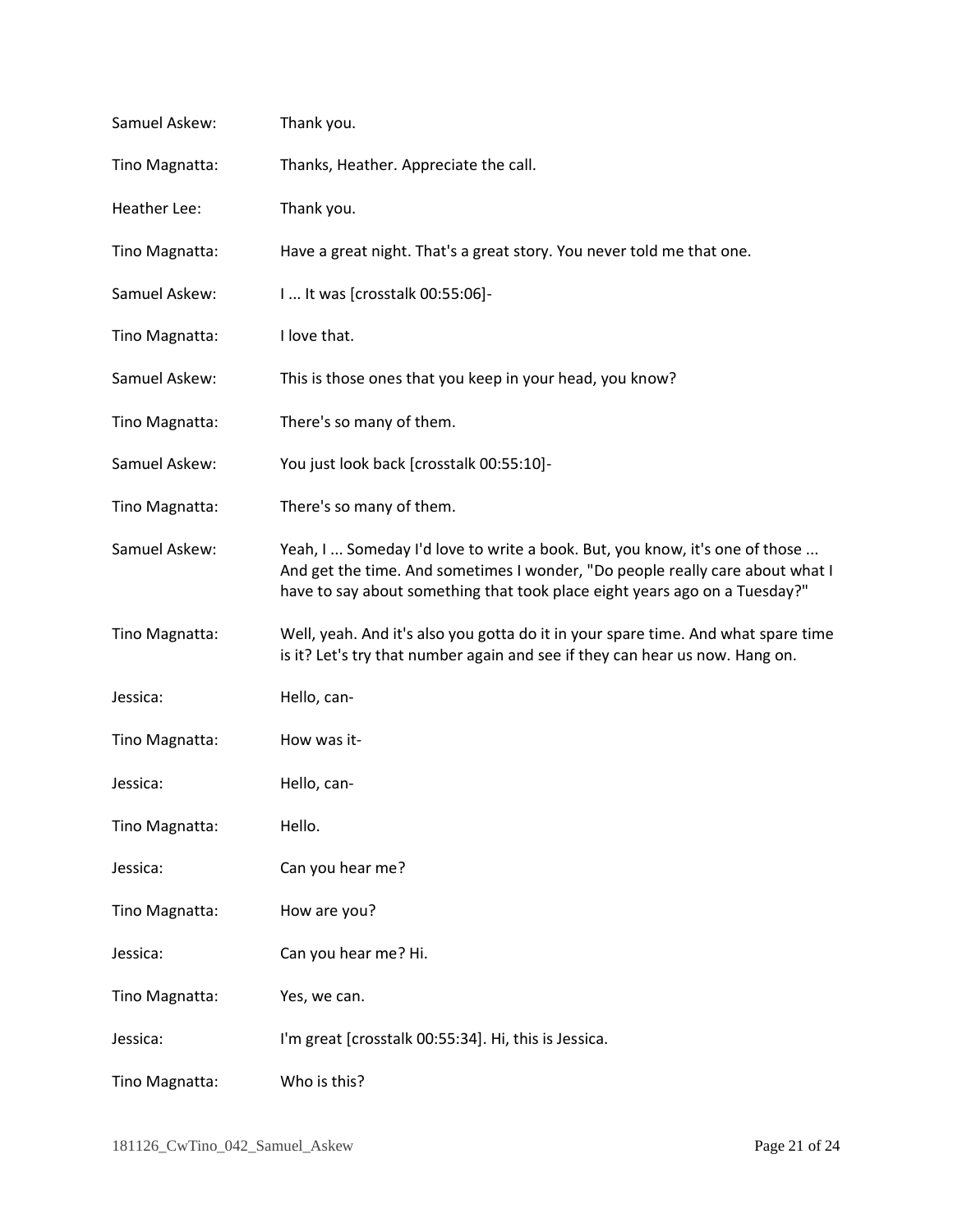| Jessica:       | This is Jessica.                                                                                                                                                                                                                                                                                                                                                                                                                                                                                                                                                                                                                         |
|----------------|------------------------------------------------------------------------------------------------------------------------------------------------------------------------------------------------------------------------------------------------------------------------------------------------------------------------------------------------------------------------------------------------------------------------------------------------------------------------------------------------------------------------------------------------------------------------------------------------------------------------------------------|
| Tino Magnatta: | Oh, Jessica. How are ya?                                                                                                                                                                                                                                                                                                                                                                                                                                                                                                                                                                                                                 |
| Jessica:       | Good. How are you? I've been enjoying your show [crosstalk 00:55:42], and<br>Hi.                                                                                                                                                                                                                                                                                                                                                                                                                                                                                                                                                         |
| Tino Magnatta: | Yeah, perfect.                                                                                                                                                                                                                                                                                                                                                                                                                                                                                                                                                                                                                           |
| Jessica:       | So what an awesome experience to share with the gaming industry. I definitely<br>thought it was interesting to hear about, you know, your past with grandfather<br>and you being able to bring the family atmosphere to all the venues that you've<br>been able to have the pleasure of working with. One of the things I wondered<br>for all the people listening was, what you could share that was a common<br>denominator that people can do on their properties to help with the<br>experience? Whether it's a certain service or a certain mindset, what do think<br>could be shared with the audience that  From your experience? |
| Samuel Askew:  | So a good question. Look, I can give you any number of things. And many people<br>have heard me say this before. You know, working in the select-service hotel,<br>there is no reason why a Red Roof Inn can't be just as clean and give just as<br>great a service as a Four Season. There's no reason whatsoever. It's just about<br>the difference in amenities that you provide, right? And so when you think<br>about these things, the piece of advice I would give to everyone is is it really is<br>about service, right? I mean, we've all heard Kemmons Wilson saying, "Location,<br>location, location."                      |
|                | And people, you know, they choose casino or gaming destinations based on<br>proximity and how easy it is to get to them. And that, you know, there is a<br>certain degree of truth in that. But when you start providing excellent service,<br>when you start providing friendly atmosphere and people remembering your<br>name and the entertainment that you want to hear and not because the GM<br>wants that band, those are the things that people start to remember, you<br>know? The  The [crosstalk 00:57:37]-                                                                                                                   |
| Jessica:       | And if that doesn't [crosstalk 00:57:37]  And then that kind of goes  Does<br>that go across the board with everybody? Including the Gen X, Y, and Z?                                                                                                                                                                                                                                                                                                                                                                                                                                                                                    |
| Samuel Askew:  | Oh, absolutely. I mean, even more so for Gen X, Y, and Z. Because what happens<br>now with the Millennial generation is, you know, if they don't like something,<br>they're on social media instantly. Back in the day-                                                                                                                                                                                                                                                                                                                                                                                                                  |
| Jessica:       | Absolutely.                                                                                                                                                                                                                                                                                                                                                                                                                                                                                                                                                                                                                              |
| Samuel Askew:  | You know, you had the opportunity to tell 10 people about a bad experience.<br>Today, if you're an influencer, you have the ability to tell 10,000 people about it,<br>right? And so that's why it's even more important to provide that outstanding                                                                                                                                                                                                                                                                                                                                                                                     |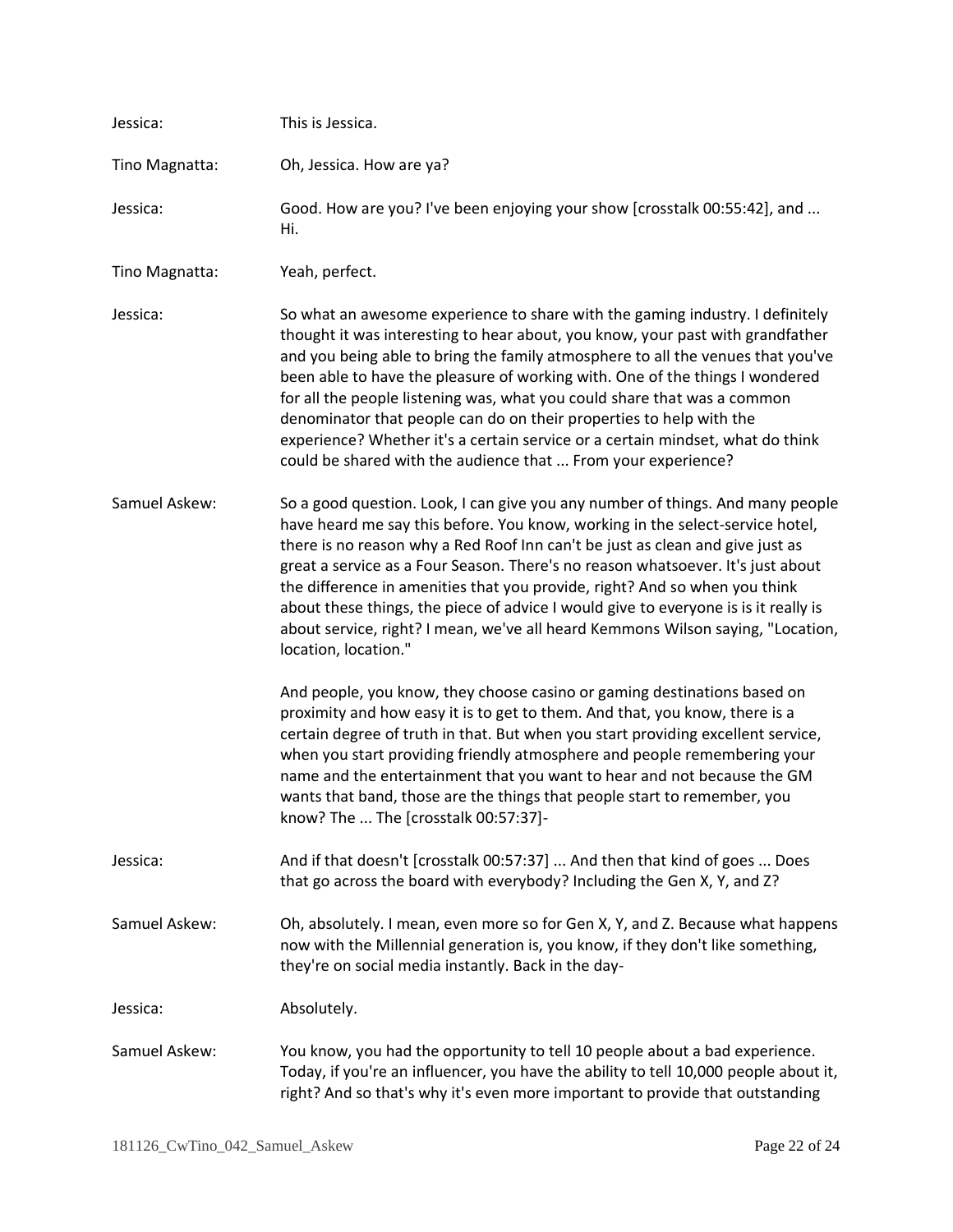|                | service, you know? When  Look, we're all human, right? None of us can<br>achieve perfection. But you can and you should achieve excellence. And so<br>those are the things that I instill in my team members and at all levels across the<br>board. You know, my wife Sally, she has had either the pleasure or displeasure<br>of working for me at a couple of my locations. And there've been a couple of<br>times where I've coached her like live on the floor. I walked up to her and said,<br>"Okay, Mrs. Askew, I'm saying this in my role as the General Manager, not in my<br>role as a husband. Do you understand?" And she'll be like, "Yes." And I said,<br>"Well, when we're giving directions to a guest, we don't point. We use an open<br>hand if we're unable to take them- |
|----------------|----------------------------------------------------------------------------------------------------------------------------------------------------------------------------------------------------------------------------------------------------------------------------------------------------------------------------------------------------------------------------------------------------------------------------------------------------------------------------------------------------------------------------------------------------------------------------------------------------------------------------------------------------------------------------------------------------------------------------------------------------------------------------------------------|
| Jessica:       | Exactly.                                                                                                                                                                                                                                                                                                                                                                                                                                                                                                                                                                                                                                                                                                                                                                                     |
| Samuel Askew:  | "To the location. Open hand high for far distance and open hand low for a near<br>distance." And I actually heard my wife tell that to my son a couple of weeks ago<br>when he wanted  He was pointing something out for somebody at the mall<br>and she was like, "No, no no. We don't use our fingers. We use an open hand."<br>So it's about culture.                                                                                                                                                                                                                                                                                                                                                                                                                                     |
| Jessica:       | Well, I think  And I agree with you about the culture. I think there are a lot of<br>people who study the psychology of it and they study the TNLs and they study<br>all these different things. But at the end of the day, it's the attention that you're<br>getting from your guests and the experience you're giving them within that<br>eight seconds or eight to 10 seconds that you have and their first impressions.<br>So bravo to you. And, you know, thank you for having this program.                                                                                                                                                                                                                                                                                            |
| Samuel Askew:  | Well, I appreciate the call. Thank you.                                                                                                                                                                                                                                                                                                                                                                                                                                                                                                                                                                                                                                                                                                                                                      |
| Tino Magnatta: | Great. Thank you for calling in. Appreciate it. Thank you. Have a great evening.                                                                                                                                                                                                                                                                                                                                                                                                                                                                                                                                                                                                                                                                                                             |
| Jessica:       | Alright. Goodnight. You too. Goodnight.                                                                                                                                                                                                                                                                                                                                                                                                                                                                                                                                                                                                                                                                                                                                                      |
| Samuel Askew:  | Thank you. Goodnight.                                                                                                                                                                                                                                                                                                                                                                                                                                                                                                                                                                                                                                                                                                                                                                        |
| Tino Magnatta: | Sam, that was fantastic. Really enjoyed it. Great questions. Great insight. You're<br>definitely an amazing person. I'm proud to have you as a friend. You and I have<br>worked together for quite a few years. You know, we're gonna have you back on<br>the show next year. And I'm just really excited about having done this with you<br>tonight.                                                                                                                                                                                                                                                                                                                                                                                                                                        |
| Samuel Askew:  | I appreciate that. Thank you. If I may, can I end with a quote?                                                                                                                                                                                                                                                                                                                                                                                                                                                                                                                                                                                                                                                                                                                              |
| Tino Magnatta: | Sure. Absolutely.                                                                                                                                                                                                                                                                                                                                                                                                                                                                                                                                                                                                                                                                                                                                                                            |
| Samuel Askew:  | So this one I keep above my desk. Actually I have several above my desk. But<br>one of the things that, you know, I gravitate to on a regular basis is one by John<br>Wesley. And that quote is, "Do all the good you can by all means you can in all                                                                                                                                                                                                                                                                                                                                                                                                                                                                                                                                        |